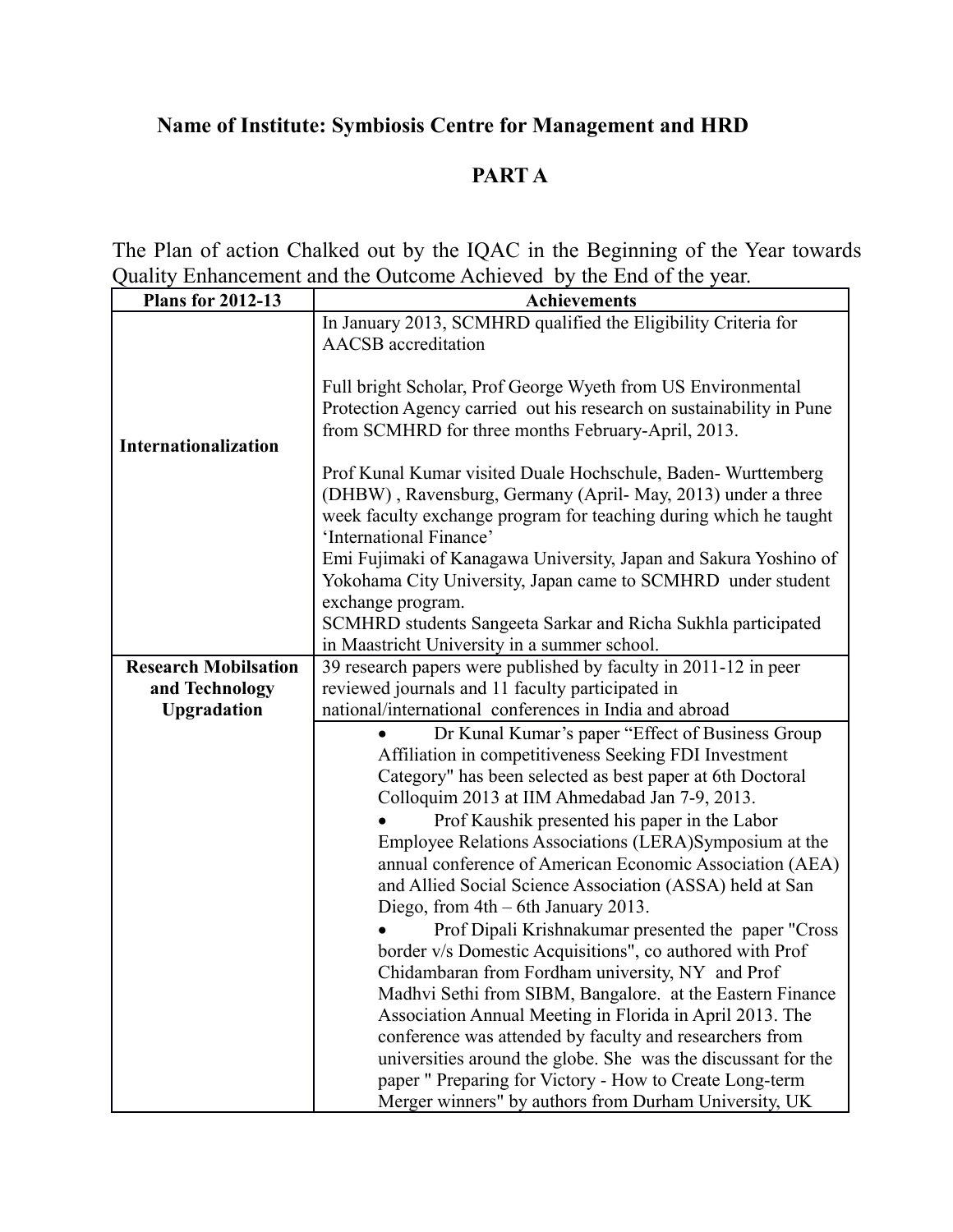| and Renmin University Finance School, China. In addition     |
|--------------------------------------------------------------|
| she had the opportunity to chair a session on Future Prices  |
| and markets, which involved three paper presentations on the |
| theme of future prices and markets.                          |
| Dr. Kaushik Chaudhuri, HOD in HRM at SCMHRD                  |
| has been nominated as the Track Chair in Human Resources     |
| Management in the 25th Annual Conference of International    |
| Academy of Business Disciplines (IABD) held at Atlanta       |
| USA from 11th April to 13th April, 2013. The theme of this   |
| year's conference was, "the Importance of research to the    |
| global community". Prof. Kaushik apart from being HR         |
| Track Chair, also Chaired the session for Human Resource     |
| Management and Management of Diversity in the                |
| conference. He presented his research paper titled, "Impact" |
| of HPWS on Commitment and Working Life of Mid-level          |
| Japanese Managers : An Empirical Study," in this session.    |
| The prestigious and highly competitive grant under           |
| the Shared University Research (SUR) of IBM has been         |
| awarded to SIU this year for the joint proposal of SCMHRD    |
| and SCIT to support the project which intends to study the   |
| Enhanced Customer Insights and HR Analytics using            |
| integrated analysis of psychometric and Social Media by the  |
|                                                              |
| team of Dr. Vinita Sinha and Prof. S Vijayakumar Bharathi    |
| from respective institutes. Based on the research two papers |
| were published in 2012-13 in scopus indexed journals         |

## **PART B**

## 1. **Activities Relating to goals and objectives of the institute**

| <b>Goals and Objectives Activities</b> |                                                                          |  |
|----------------------------------------|--------------------------------------------------------------------------|--|
|                                        | SCMHRD set up new mission and vision statements to fufill the achieving  |  |
| <b>Internationalisation</b>            | AACSB accreditation.                                                     |  |
|                                        | There was an exchange program with Duale Hochschule, Badeh-              |  |
|                                        | Wurttemberg (DHBW), Ravensburg, Germany.                                 |  |
|                                        | Two faculty chaired International Academy of Business Disciplines (IABD) |  |
|                                        | And Eastern Finance Association Annual Meeting in Florida in April 2018  |  |
|                                        |                                                                          |  |
|                                        |                                                                          |  |
|                                        |                                                                          |  |
| <b>Creation of</b>                     | Students across 18 clubs and committees organized various national level |  |
| <b>Global Leaders</b>                  | events successfully.                                                     |  |
| and                                    | Participated and won awards various awards.                              |  |
| <b>Entrepreneurs</b>                   | Students participated in international conferences and published several |  |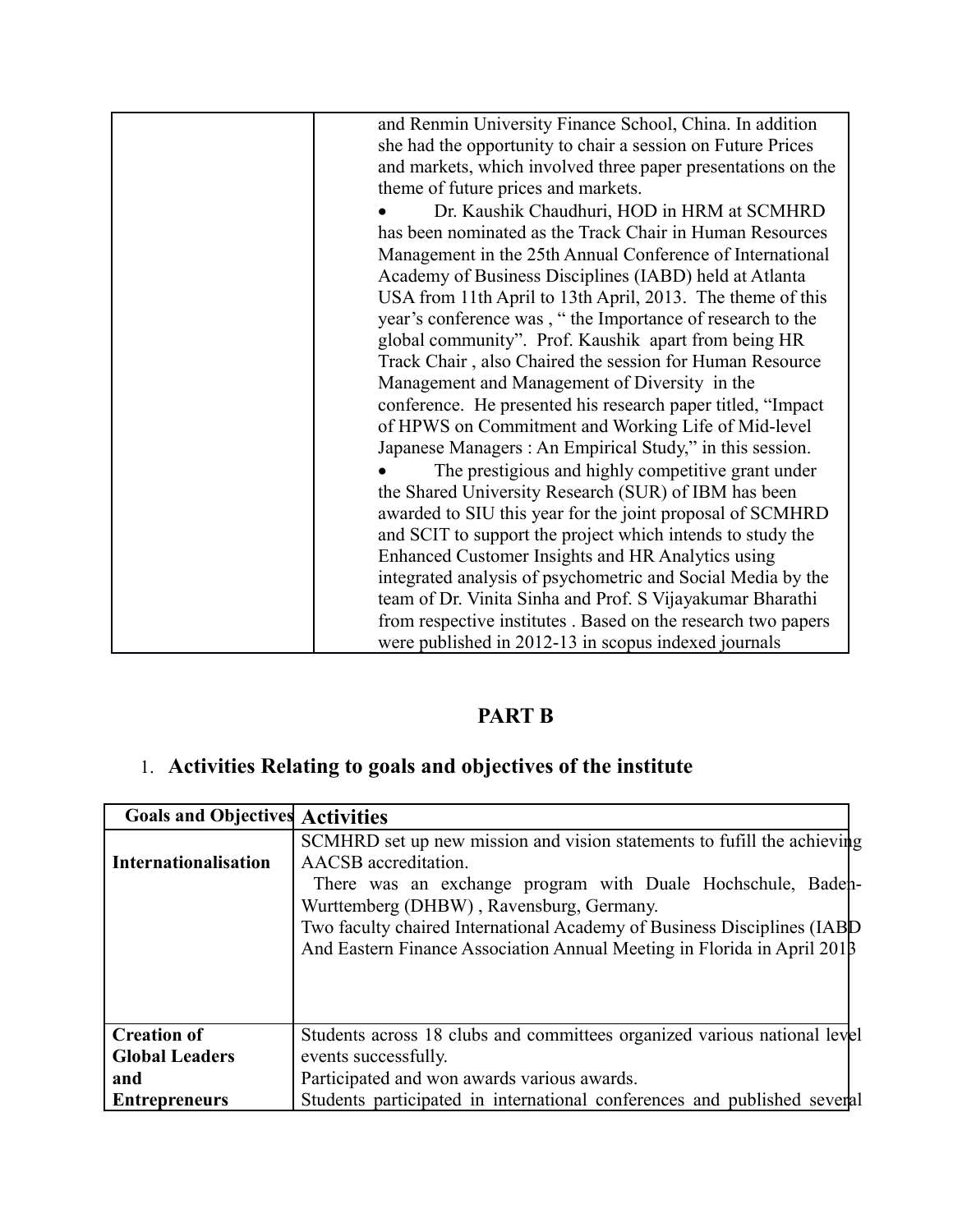| research papers |
|-----------------|
|                 |

### 2. **New Academic Programmes Initiated/ Proposed**

No new programs started

### 3. **Innovations in Curriculum design and transaction**

| D.<br>No. | Pedagogy                                                                                                                |
|-----------|-------------------------------------------------------------------------------------------------------------------------|
|           | Use of "Social Networking" in teaching pedagogy introduced in                                                           |
|           | More project based courses introduced.                                                                                  |
|           | Faculty in operations along with students developed a simulation game<br>which was published in SCOPUS indexed journals |

### **New Course introduced during April2012-March2013**

Introduction to Sustainability

Sustainable Management – Marketing

Sustainable Management – Finance

Sustainable Management – Operations

Sustainable Management - Human Resources

Ethics, Governance and CSR in Business

Oracle Financials

Project on social, behavioral sciences and HRM

Fixed income securities

PeopleSoft – HRM

Cases in Game Theory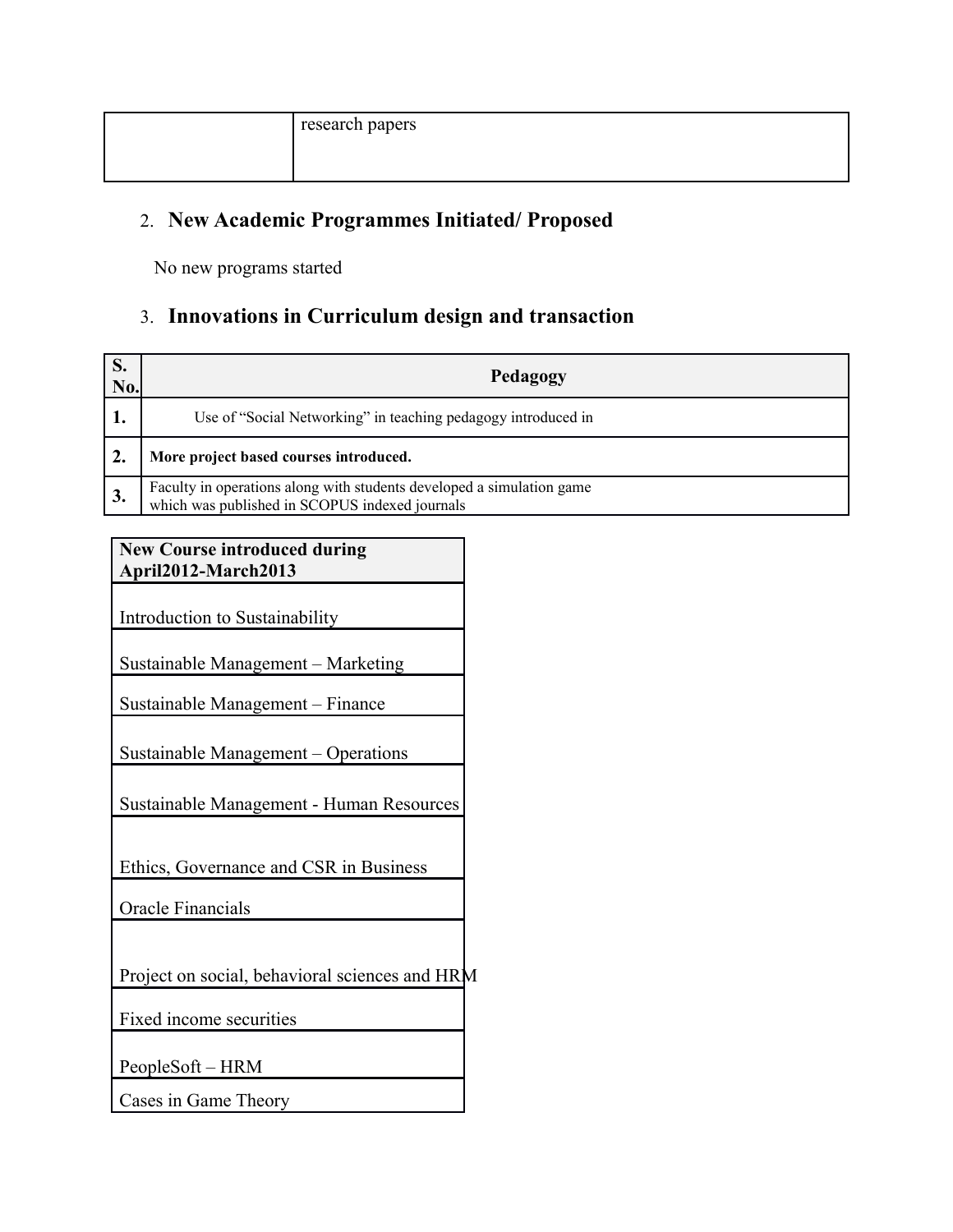Strategic Retailing

HR in Rural, Trade unions & NGOs

Cases in IR

### 4. **Interdisciplinary programmes started: None**

5. **Examination Reforms Implemented:** 

#### **SCMHRD aligned its teaching & evaluation to the new CGPA** 6. **Candidates NET/ SLET/ GATE etc. :**

Prof Pratima Sheorey Prof Sonali Bhattacharya Prof Shagun Thukral Prof Manish Sinha Prof Shivani Raghav Prof Abhijit Bhagwat Prof Smit Gade Prof Abodh Kumar

#### **S. No. Conference Title Name National / <b>National / International / International / International Year in which conference was Organized** 1 Annual Financial Summit on 'FOREIGN EXCHANGE" National 2013 2 ASTUCE'13 on 'Going Back to the Basics <br>
National 2013 3 "Lean and Six Sigma Excellence Awards 2012" on 5th and 6th October, 2012. The theme for this year's awards was "Enhancing Sustainability through Lean and Six Sigma" International 2012 4 | Marketing Conclave | National | 2013

### 7. **Number of Seminars and Workshops Conducted:**

### 8. **Initiative Towards FDP Programme:**

|                 |                      |               | Name of the<br>Workshops/ |        |
|-----------------|----------------------|---------------|---------------------------|--------|
|                 | Details of Workshop/ | National      | Conferences/              |        |
| Name of Faculty | Seminar              | International | Seminars                  | Period |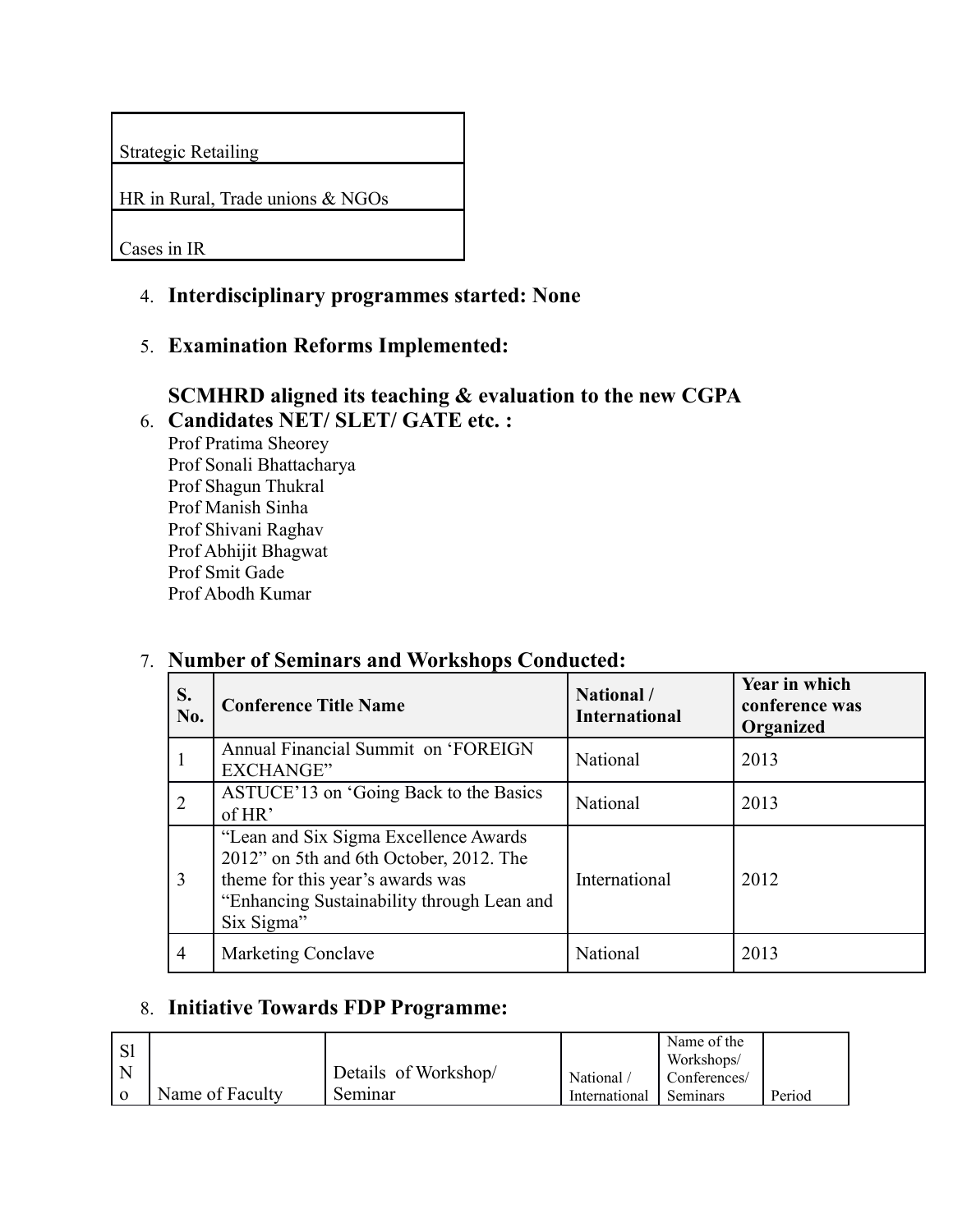| 1              | Vinita Sinha,        |                             |          | by             | 31st Jan-        |
|----------------|----------------------|-----------------------------|----------|----------------|------------------|
|                | Kaushik Chaudhari,   |                             |          | <b>CENTACS</b> | 2nd              |
|                | Sonali Bhattacharya, | Workplace Big Five          |          | in             | February         |
|                | Priya Gupta          | Personality                 | National | <b>SCMHRD</b>  | , 2013           |
| $\overline{2}$ | Vinita Sinha,        |                             |          |                | $4-5th$          |
|                | Kaushik Chaudhari,   |                             |          | byIBM in       | March,           |
|                | Sonali Bhattacharya, | <b>COGNOS Training</b>      | National | <b>SCIT</b>    | 2013             |
| $\overline{3}$ | Ulka Dudhal, Sonali  |                             |          |                |                  |
|                | Bhattacharya, Vinita |                             |          |                |                  |
|                | Sinha, Vaishali      |                             |          |                |                  |
|                | Mahajan, Radhika     |                             |          |                |                  |
|                | Nadkarny, Dipali     |                             |          |                |                  |
|                | Krishnakumar,        |                             |          |                | on the           |
|                | Prakash Waknis,      |                             |          |                | 13th of          |
|                | Venkatesh Murthy,    |                             |          | TLRC at        | August           |
|                | Kiran Karande        | " Teaching Skills" at ELTIS | National | <b>ELTIS</b>   | 2013             |
| $\overline{4}$ |                      |                             |          |                |                  |
|                | Shivani Raghav,      |                             |          |                |                  |
|                | Vaishali Mahajan,    | FDP "Handling Students      |          | TLRC at        | $22-Jul-$        |
|                | Radhika Nadkarny     | Critical Issues"            | National | <b>ELTIS</b>   | 13               |
| 5              |                      |                             |          |                | $12th-$          |
|                |                      |                             |          |                | 13 <sup>th</sup> |
|                |                      | EQ Leadership Summit at     |          |                | January          |
|                | Radhika Nadakarny    | <b>TISS</b>                 | National | <b>TISS</b>    | 2013             |
| 6              |                      |                             |          |                | July 1-2,        |
|                | Prakash Waknis       | Infrastructure Outlook 2013 | National | Mumbai         | 2013.            |
| $\overline{7}$ |                      |                             |          |                | 28th             |
|                | Aradhana Gandhi,     | Interpretive structural     |          |                | August,          |
|                | Shagun tukral        | Modelling                   | National | <b>SIU</b>     | 2013             |

# 9. **Research Projects Implemented/ Completed**

### a. **Research Projects Initiated/Completed**

| Year        | <b>Research Proposals / Projects</b>                                                                                                                                                                                                                                                                      | <b>Funding Agency &amp; Amount</b>                     |
|-------------|-----------------------------------------------------------------------------------------------------------------------------------------------------------------------------------------------------------------------------------------------------------------------------------------------------------|--------------------------------------------------------|
| 2012-<br>13 | Joint proposal of SCMHRD and SCIT titled<br>cc<br>Enhanced Customer Insights and HR<br>Analytics using integrated analysis of<br>psychometric and Social Media" by the team<br>of Vinita Sinha and S Vijayakumar Bharathi<br>from respective institutes has been awarded<br>Shared University Reward 2012 | IBM. The institute received<br>\$1250 for the project. |
| 2013        | Designing Warehouse Facility                                                                                                                                                                                                                                                                              | Tata Chemicals-Rs. 64,5000/-                           |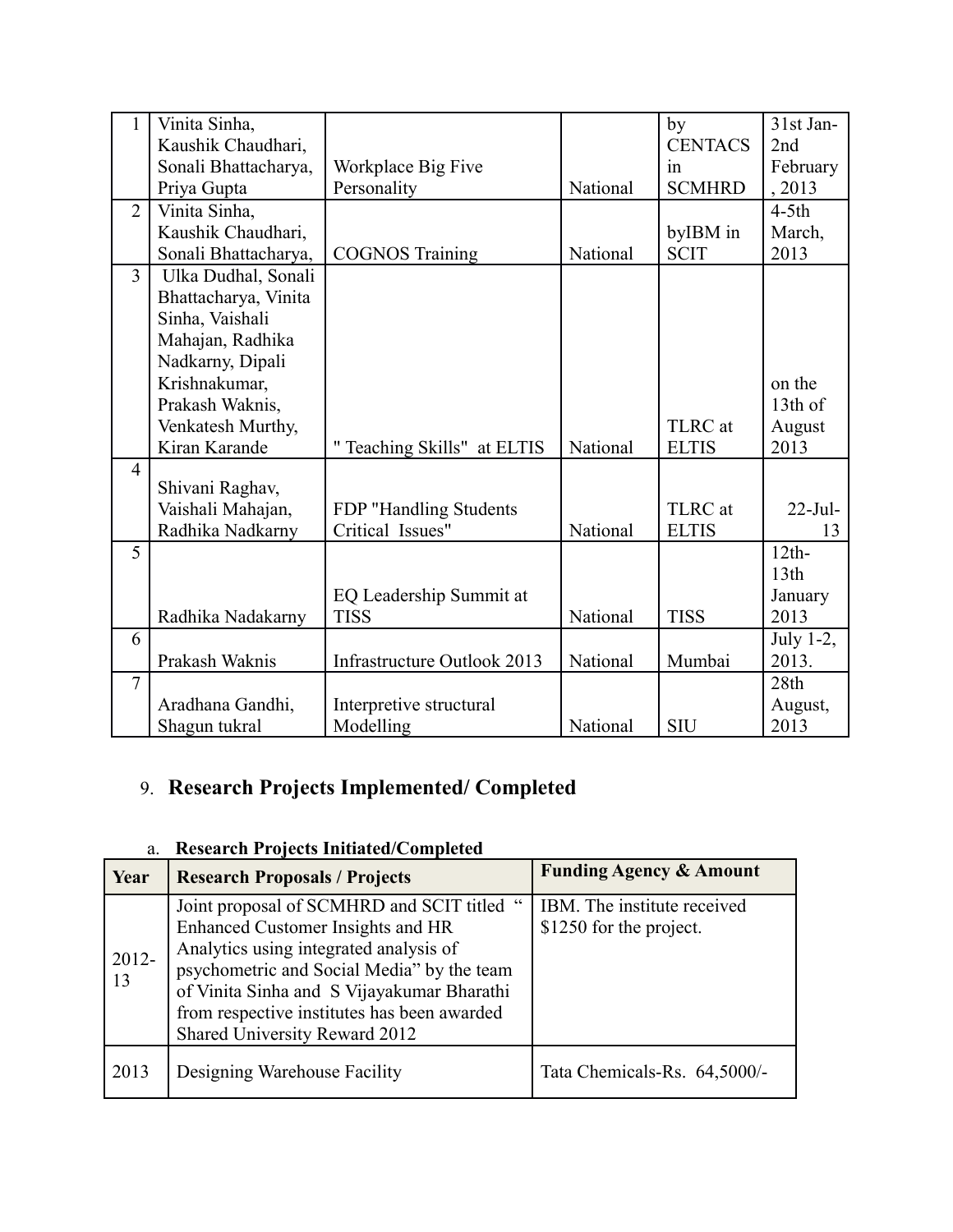|      | Prof Raji Ajwani authored a report on the    |                     |
|------|----------------------------------------------|---------------------|
|      | status of Self Help Groups in Maharashtra:   |                     |
|      | The findings of this study were presented at |                     |
|      | the NABARD regional office in Shivaji        |                     |
| 2013 | Nagar. Primary Data Collected from 253       | Grant-Rs 1,00,000/- |
|      | SHGs promoted by 26 SHPIs across 37          |                     |
|      | villages of 12 blocks in 6 districts (ppt    |                     |
|      | available)                                   |                     |
|      |                                              |                     |

### b. **Research Papers by Faculties**

| <b>SLNO</b>    | <b>Name of Faculty</b>                                                                              | <b>Name of Refereed Journal</b>                                                                                                             | <b>National</b><br><b>International</b> | Title of the Paper                                                                                                                                                                  | Year<br>of<br><b>Publication</b> |
|----------------|-----------------------------------------------------------------------------------------------------|---------------------------------------------------------------------------------------------------------------------------------------------|-----------------------------------------|-------------------------------------------------------------------------------------------------------------------------------------------------------------------------------------|----------------------------------|
| 1              | Sinha, Vinita;<br>Subramanian,<br>Bhattacharya, Sonali.<br>Kulkarni,<br>Ravi<br>Chaudhuri, Kaushik. | K.S.International Journal of Cyber Behavibr,<br>Psychology and Learning (IJCBPL) <sub>International</sub><br>&publication of IGI Global USA |                                         | A Literature review<br>human behaviourial pattern<br>through social media $\frac{1}{2013}$<br>Human<br>Resource<br>An<br>Perspective                                                | .<br>Ion                         |
| 2              | Chaudhuri, Kaushik                                                                                  | Labor Employee Relations Association<br>Series (LERA) University of Illinoishternational<br>Urbana Champagne                                |                                         | Mind<br>Sets<br>of<br>Indian<br>Employees in an Indian<br>based Japanese Company2012<br>A Qualitative Study.                                                                        |                                  |
| 3              | Sinha, Vinita;<br>Subramanian.<br>Chaudhuri, Kaushik.                                               | K.S.Management- Journal of Contemporary<br>Bhattacharya, Sonali   Management Issues                                                         | International                           | The<br>Contemporary<br>$\sigma$ f<br>Social<br>Framework<br>Media Analytics<br>as<br>Emerging<br>Tool<br>Behavior Informatics, HR<br>Analytics<br>and<br><b>Business</b><br>Process | lan<br>f <sub>0</sub> 2012       |
| $\overline{4}$ | Anant Gupta                                                                                         | Social and Behavioural International<br>Procedia -<br>Sciences                                                                              |                                         | linked<br>Unit<br>insurance<br>(ULIPs)<br>products<br>Insurance or investment?                                                                                                      | 2012                             |
| 5              | Anant Gupta                                                                                         | International Reinsurance Review                                                                                                            | National                                | The<br>Indian<br>insurance<br>industry: yesterday, today 012<br>and tomorrow                                                                                                        |                                  |
| 6              | Bhattacharya, Sonali                                                                                | <b>IUP</b><br>The<br>Journal of MechanicalNational<br>Engineering $5(3)$ , $51-57$                                                          |                                         | Minimum and Maximum<br>Distances between Failures 2012<br>in Circular Sequences                                                                                                     |                                  |
| $\tau$         | Bhattacharya,<br>and<br>Shubhasheesh                                                                | Sonali<br>Encyclopedia of Creativity, Inventional<br>International<br>Bhattacharya<br>Innovation, and Entrepreneurship                      |                                         | Innovation System of India2013                                                                                                                                                      |                                  |
| 8              | Bhattacharya, Sonali<br>And Parashar, Neha                                                          | International Journal of Business Ethics<br>National<br>in Developing Economies                                                             |                                         | An Ethical Overview of<br>Corporate Governance<br>$\begin{bmatrix} \text{name} \\ \text{ind} \\ \text{Balanced} \end{bmatrix}$<br>India:<br>$\overline{A}$<br>Scorecard Approach    |                                  |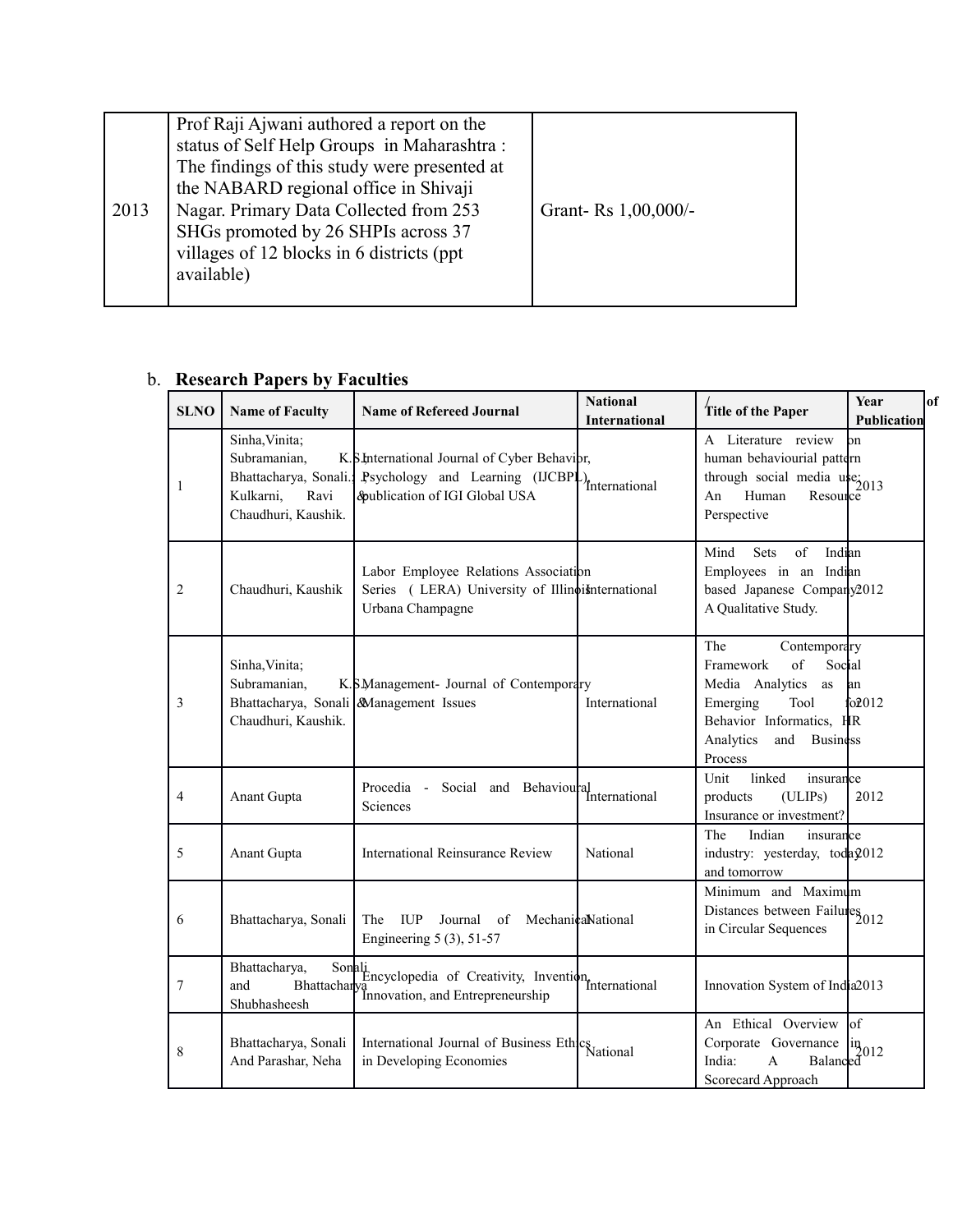| 9      | Bhattacharya, Sonali                                | Studia<br>Scientiarum Mathematicarum<br>Hungarica (2012)                                                                | International        | Joint<br>distributions<br>of<br>circular runs of varidus $_{2012}$<br>lengths based on multi-<br>colour Pólya urn model                                                   |
|--------|-----------------------------------------------------|-------------------------------------------------------------------------------------------------------------------------|----------------------|---------------------------------------------------------------------------------------------------------------------------------------------------------------------------|
| 10     | Bhattacharya, S                                     | Sen, K; Agarwal M and Communications in Statistics - Theory International<br>and Methods (Accepted, 2013)               |                      | Geiger-Counter<br>Type<br>Pólya-Eggenberger<br>2013<br>Distributions                                                                                                      |
| 11     | Bhattacharya, Sonali                                | Journal of Human Values                                                                                                 | International        | A global spiritual index-lits<br>predictors & relationship $\frac{1}{2013}$<br>crime'                                                                                     |
| 12     | Bhattacharya,<br>and Joshi Jyoti                    | SonalIndian Journal of Higher Education.                                                                                | National             | Higher<br>Greening<br>the<br>Education<br>2013                                                                                                                            |
| 13     | Gupta, Priya<br>;Guha,Samapti<br>Subramanian, K. S. | P <sub>Encyclopedia</sub> of Creativity, Inventional International<br>Innovation, and Entrepreneurship                  |                      | SME Growth and Influence<br>of Internal and External 013<br><b>Environmental Factors</b>                                                                                  |
| 14     | Gupta, Priya<br>;Guha,Samapti<br>Subramanian, K. S. | $\begin{bmatrix} D \\ Journal \end{bmatrix}$<br>of<br>Innovation<br>Entrepreneurship                                    | and<br>International | Growth<br>Firm<br>and<br>$\frac{15}{2}013$<br>determinants                                                                                                                |
| 15     | Mahajan, Vaishali                                   | International Journal of Logistics and<br>International<br>Systems Management (IJLSM).                                  |                      | A New Strategic Approach<br>of Fuzzy Quality Function<br>Deployment<br>$(F-QFD_{2013}$<br>and Analytical<br>Hierarchy<br>Process<br>(AHP)<br>in<br>Construction Industry" |
| 16     | Joshi, Jyoti                                        | International Journal of Management<br>and Marketing Research                                                           | International        | in<br>Snow<br>dessert:<br>Sustainable<br>Generating<br>Value on the Technology $2013$<br>Highway<br>for<br>Creating<br>Environmental<br>Friendly<br>Society               |
| 17     | Joshi, Jyoti                                        | International<br>Journal<br>Excel<br>Multidisciplinary Management Studies International                                 | Of                   | Mad:<br>Wittingly<br>Pedagogical<br>Changes<br>Enforced by Popularity $o\text{\pounds}012$<br>Social Networking Sites in<br>Management Studies.                           |
| 18     | Joshi, Jyoti                                        | Academicia<br>÷<br>International<br>An<br>Multidisciplinary Research Journal                                            | International        | CSR - Role Of Socio-<br>Industrial Factors: Media012<br>and NGO.                                                                                                          |
| 19     | Joshi, Jyoti                                        | Prabhandhan :A Journal of Business<br>Administration.                                                                   | National             | <b>BPO</b><br>Woman<br>Rural<br>Empowerment<br>$a$ n $d$ 013<br>Communication.                                                                                            |
| 20     | Joshi, Jyoti                                        | IJMRA-PSS(IJPSS)(INTERNATIONAL<br><b>JOURNALS</b><br>MULTIDISCIPLINARY<br><b>RESEARCHNational</b><br>ACADEMY)           | DЕ                   | Review<br>book<br>of<br>the<br>Methodology012<br>Research<br>Concepts and Case.                                                                                           |
| 21     | Joshi, Jyoti                                        | Asian Journal Of Multidimensional<br>Research(AJMR)(2012)                                                               |                      | Review<br>of<br>book<br>the<br>Research<br>Methodology2012<br>Concepts and Case.                                                                                          |
| $22\,$ | Joshi, Jyoti                                        | South Asian Journal of ManagementNational<br>Association<br>of<br>Management<br>in South<br>Development<br>Institutions |                      | Review of the book C4s2012<br><b>Studies</b><br>in<br>Marketing<br>Management                                                                                             |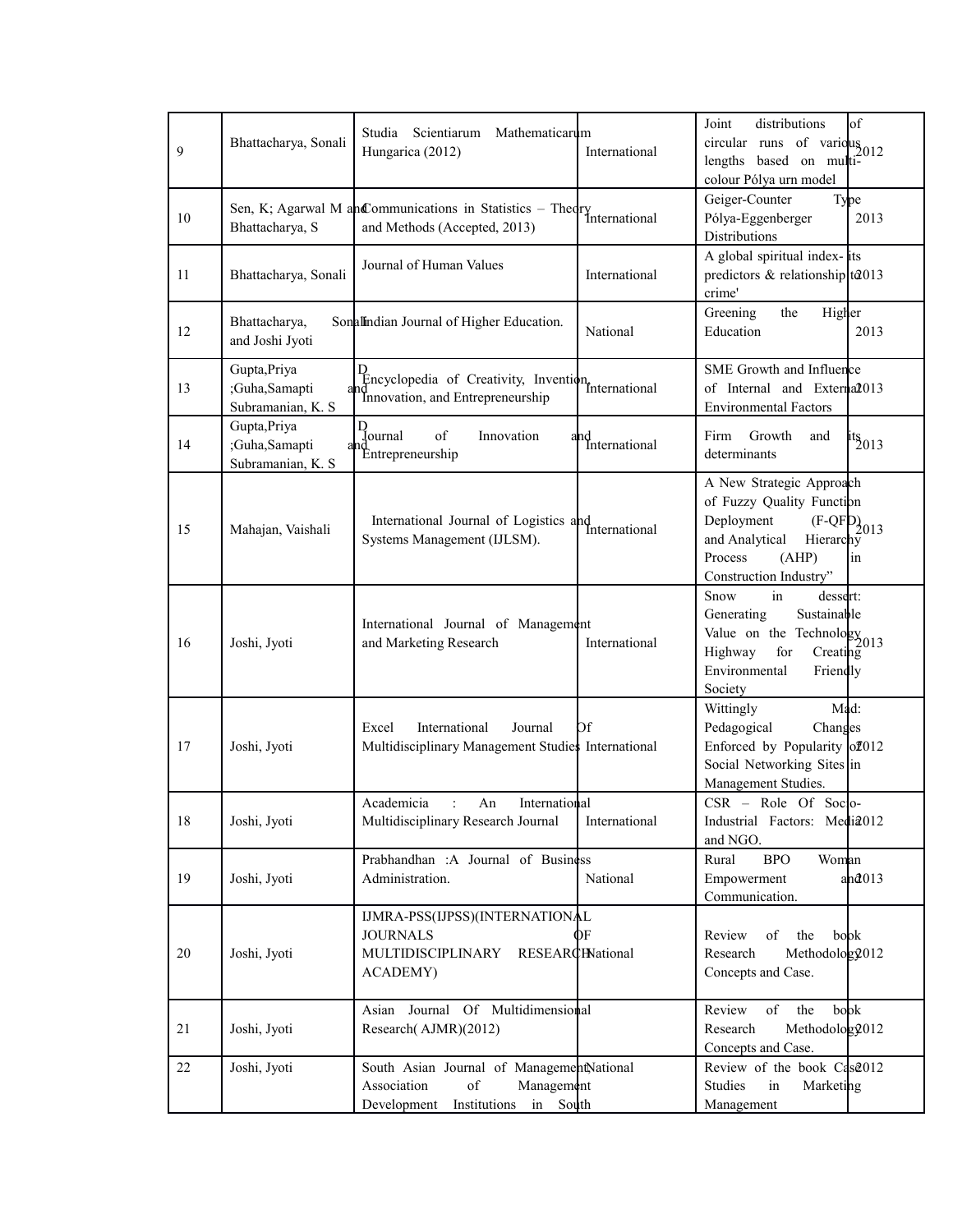|    |                                                  | Asia $(2012)$                                                                                                           |                      |                                                                                                                                                             |
|----|--------------------------------------------------|-------------------------------------------------------------------------------------------------------------------------|----------------------|-------------------------------------------------------------------------------------------------------------------------------------------------------------|
| 23 | Joshi, Jyoti                                     | IJMRA(INTERNATIONAL<br><b>JOURNALS</b><br>MULTIDISCIPLINARY RESEARCH<br>ACADEMY)                                        | PF<br>L'National     | Review of the book Ethics.<br>Business and Society<br>$\overline{2}012$<br>Managing Responsibly.                                                            |
| 24 | Joshi, Jyoti                                     | Knowledge Hub                                                                                                           | National             | Review of the book Case<br>in<br><b>Studies</b><br>Marketing<br>Effectiveness<br>Selected012<br>from<br><b>SPJIMR</b><br>entries<br>Marketing Impact Awards |
| 25 | Venkatesha Murthy R<br>Bino Paul GD<br>Puja Dave | Indian Journal of Corporate GovernanceNational                                                                          |                      | <b>CSR</b><br>at<br>Shipping<br>Corporation of India<br>2013                                                                                                |
| 26 | Madhvi Sethi                                     | Dipali Krishnakumar, Academy of Accounting and Financial<br><b>Studies</b>                                              | International        | to<br>Methodologies<br>Used<br>Determine Mergers<br>$an\alpha$ 012<br>Acquisitions' Performance                                                             |
| 27 | Madhvi Sethi,<br>Krishnakumar                    | DipalAcademy of Accounting and Financial<br><b>Studies</b>                                                              | International        | bf<br>An<br>Analysis<br>Characteristics of Large 2013<br>Cross-Border Mergers and<br>Acquisitions                                                           |
| 28 | Thaly, Priya & SinhaGlobal<br>Vinita             | Business & Organizational<br>Excellence: A publication of John Wiley<br>& Sons.                                         | International        | A case study entitled "Ta013<br>Attrition<br>Prevent<br>in<br><b>Business</b><br>Process<br>Outsourcing,<br>Focus<br>lon<br>People                          |
| 29 | Vinita<br>Sinha,<br>Subramanian K.S.             | <b>&amp;Business</b> Education & Accreditation,<br>$(EA-IBFR)$                                                          | International        | of 013<br>Pioneer<br>The<br>Benchmarking Educational<br>Excellence in India" is to<br>be published                                                          |
| 30 | Sinha, Vinita                                    | International Journal of Indian Culture<br>and<br><b>Business</b><br>Management<br>(IJICBM), Inderscience Publications  | International        | oE013<br>An Empirical Study<br>Quality<br>of Work Life<br>Employees<br>of<br>Among<br>Public<br>Sector,<br>Private<br>Sector and Entrepreneurs              |
| 31 | Vinita<br>Sinha,<br>Subramanian, K.S.            | <b>Business</b><br>$\&$<br>&Global<br>Organizational<br>Excellence: A publication of John Wiley<br>& Sons.              | <i>International</i> | Organizational Role Stress<br>across Three Managerial 2012<br>Levels: A Comparative<br>Study                                                                |
| 32 | Sinha, Vinita                                    | of Electronic<br>International<br>Journal<br>Customer Relationship<br>Management<br>(IJECRM), Inderscience Publications | International        | Managers Challenges<br>l to<br>Widen Global Excellence<br>and Talent Management $i\hat{u}$ 012<br>Post-Recession World<br>lof<br>Business & Information     |
| 33 | Raji Ajwani                                      | 'Prajnan'<br>NIBM's research journal.<br>(2013)                                                                         | National             | Revisiting the Base of the<br>Pyramid:An<br>Inclusive<br>model based on Gandhi'2013<br>Ideology'                                                            |
| 34 | Manoj Hudnurkar                                  | International<br>Journal of Systems<br>Engineering<br>Assurance<br>Management, 1-23 (2013)                              | andnternational      | Collaborative<br>supply<br>insights<br>from<br>chain:<br>simulation<br>2013                                                                                 |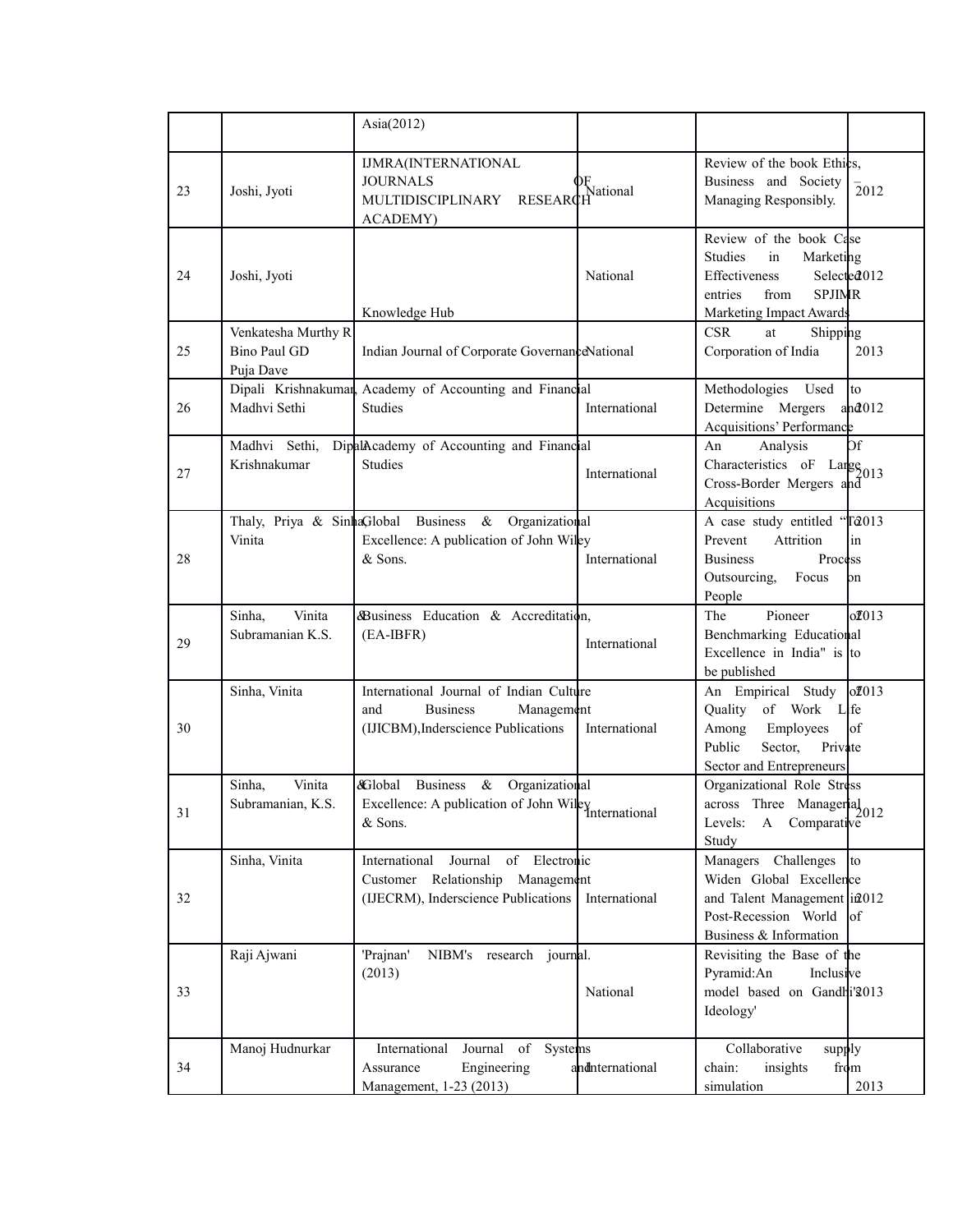|    | Manoj Hudnurkar |                                                            |               | Multi-criteria supply chain |      |
|----|-----------------|------------------------------------------------------------|---------------|-----------------------------|------|
| 35 |                 | International Journal of Productivity and<br>International |               | performance evaluation: An  |      |
|    |                 | Management,<br>Performance<br>Emerald                      |               | Indian chemical industry    |      |
|    |                 | (Accepted)2013                                             |               | case.                       | 2013 |
|    | Manish Sinha    |                                                            |               | The Impact of Interest Rate |      |
| 36 |                 |                                                            | International | Futures on the underlying   |      |
|    |                 |                                                            |               | Interest Rate Markets lin   |      |
|    |                 | Developing Country Studies (2013)                          |               | India                       | 2013 |
|    | Deepak Roy      |                                                            |               | "Intellectual<br>Property   |      |
| 37 |                 |                                                            | International | Strategy for Competitive    |      |
|    |                 | International Journal of Intellectual                      |               | Advantage"                  |      |
|    |                 | Property Management (2012)                                 |               |                             | 2012 |
|    | Ravi Kulkarni   |                                                            |               | Efficacy of Yoga Based      |      |
|    |                 |                                                            |               | Life Style Modification     |      |
|    |                 |                                                            |               | Program on medication       |      |
| 38 |                 |                                                            | International | score and lipid profile in  |      |
|    |                 |                                                            |               | Type 2 Diabetes - $ a $     |      |
|    |                 | International Journal of Diabetes                          | lin           | Randomized Control Study.   |      |
|    |                 | Developing Countries,                                      |               |                             | 2012 |
|    | Abodh Kumar     |                                                            |               | in<br>Paanwalas<br>Mumbai:  |      |
|    |                 |                                                            |               | Property Rights,<br>Social  |      |
| 39 |                 |                                                            | International | Capital and Informal Sector |      |
|    |                 | Economic and Political weekly                              |               | Livelihood                  |      |
|    |                 |                                                            |               |                             | 2012 |

### c. **Papers Presented in Conferences**

|                | S. No. Name of Faculty | of<br><b>Details</b><br>Proceeding                                                                                                                                                                     | <b>Conference</b> Vational<br><b>International</b> | Title of the Paper                                                                                                                                                                                      | <b>Year</b><br>lof<br><b>Publication</b> |
|----------------|------------------------|--------------------------------------------------------------------------------------------------------------------------------------------------------------------------------------------------------|----------------------------------------------------|---------------------------------------------------------------------------------------------------------------------------------------------------------------------------------------------------------|------------------------------------------|
| $\mathbf{1}$   | Sonali Bhattacharya    | Proceedings of AMDISA 12th<br>South Asian Management<br>Forum; Theme: Developing<br>South Asia as a Global Hub of international<br>Management Professionals -<br>Role<br>of<br>Management<br>Education |                                                    | Step<br>Integrated<br>Four<br>for<br>Approach<br>Education in South Asia                                                                                                                                | Busines2013                              |
| $\overline{2}$ | Sonali Bhattacharya    | Proceedings of International<br>Conference on Trade, Markets International<br>and Sustainability                                                                                                       |                                                    | Indian renaissance in 21st<br>Management<br>century:<br>education,<br>thoughts<br>practices for betterment of<br>business, nation and society                                                           | $an\theta$ 013                           |
| 3              | Aradhana Gandhi        | Proceedings of International<br>Conference on Trade, Markets International<br>and Sustainability                                                                                                       |                                                    | $\mathsf{A}$<br>Resource<br>Strategic<br>Management Model Case<br>study to benchmark<br>performance<br>$\sigma$ f<br>generalized retailers in India:<br>Shoppers stop Ltd. and Trent<br>L <sub>td</sub> | the<br>$t\sqrt{2013}$                    |
| $\overline{4}$ | Gurudas Nulkar         | Proceedings of International<br>Conference on Trade, Markets international<br>and Sustainability                                                                                                       |                                                    | Competitive advantage<br>SMEs through Green busines 2013<br>Strategies                                                                                                                                  | for                                      |
| 5              | Aradhana Gandhi        | Issues and Challenges  inNational<br>Retail Sector and Foreign<br>Direct Investment in India and<br>Across the World, SCMS UG                                                                          |                                                    | Understanding the need $o\bar{z}013$<br>FDI in retail                                                                                                                                                   |                                          |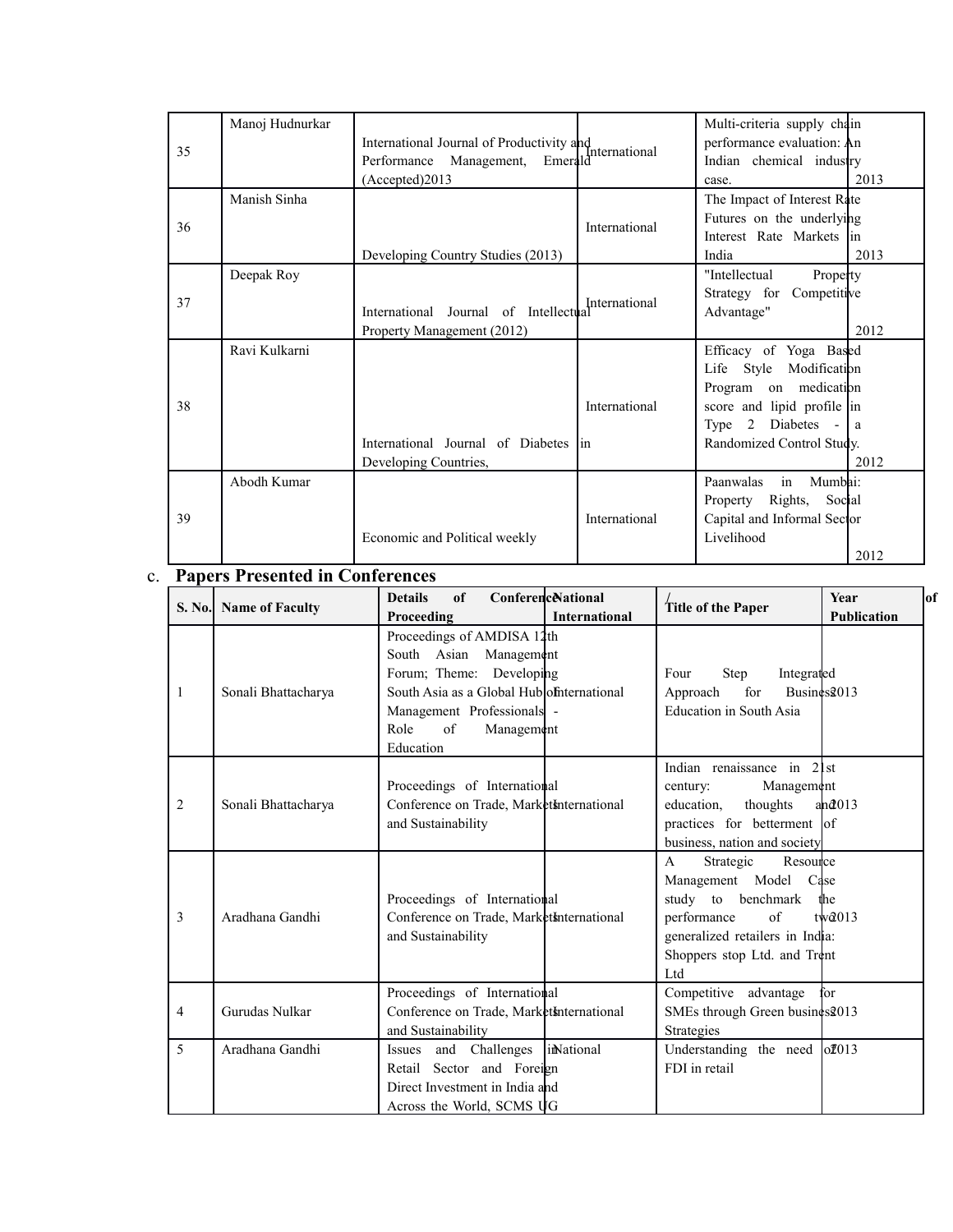|                |                     | conference                                                                                                                                                                                                       |                        |                                                                                                                                                 |
|----------------|---------------------|------------------------------------------------------------------------------------------------------------------------------------------------------------------------------------------------------------------|------------------------|-------------------------------------------------------------------------------------------------------------------------------------------------|
| 6              | Raji Ajwani         | AIB India Conference held at<br>IIM-B on April 15-17 2013                                                                                                                                                        | International          | Achieving Business Success<br>by Empowering Women $\alpha$<br>Communities at the Base $\log 013$<br>the Pyramid in Emerging<br>Economies"       |
| $\overline{7}$ | Jyoti Joshi         | IIM Bangalore. (ISBN: 978-<br>81-924713-1-0) (2012)                                                                                                                                                              | International          | Penny Wise Pound Foolish: A<br>Study of the Struggles Faced<br>by Handicraft based Service2012<br>Special<br>Context<br>lof<br>In<br>Rajasthan. |
| 8              | Jyoti Joshi         | IIM Shillong. $(2012)$                                                                                                                                                                                           | International          | A.<br>Sustaining My Bread:<br>Study on the Sustainable $2012$<br>Business Practices by Rural<br>Woman Entrepreneurship                          |
| 9              | Kunal Kumar         | Best paper at 6th Doctoral<br>Colloquium 2013 at IM<br>National<br>Ahmedabad Jan 7-9, 2013.                                                                                                                      |                        | Effect of Business Group<br>Affiliation in competitiveness $^{2013}$<br>Seeking<br><b>FDI</b><br>Investment<br>Category                         |
| 10             | Kaushik Chaudhuri   | Chair<br>Track<br>in<br>Human<br>Resources Management in the<br>25th Annual Conference of<br>International Academy<br>Business Disciplines (IABD)<br>held at Atlanta USA from 11th<br>April to 13th April, 2013. | <b>o</b> fiternational | of<br><b>HPWS</b><br>Impact<br>.<br>on<br>Commitment and Working<br>Life of Mid-level Japandse<br>Managers : An Empirical013<br>Study           |
| 11             | Dipali Krishnakumar | Eastern Finance Association<br>Annual Meeting in Florida in International<br>April 2013.                                                                                                                         |                        | Preparing for Victory - $H\phi w$<br>to Create Long-term Merge2013<br>winners                                                                   |

### 10. **Patents Generated, if any : NA**

### 11. **New Collaborative Research Programmes:**

a. SCMHRD led by Dr Vinita Sinha and SCIT led by Prof S Vijaykumar Bharathi won the Shared University for the project titled " Enhanced Customer Insights and HR Analytics using integrated analysis of psychometric and Social Media" . The institutes received \$1250

### 12. **Research Programmes received from various agencies:** None 13. **Details of Research Scholars**

| S. No.   Name of Ph.D. Scholar   Address |               | <b>Topic of Research</b>                                                                      | <b>Guide Name</b> |
|------------------------------------------|---------------|-----------------------------------------------------------------------------------------------|-------------------|
| K S Subramanian                          | <b>SCMHRD</b> | Role of knowledge in<br>supporting sustainable<br>Dr Asha Naik<br>family<br>business<br>India | l 1n              |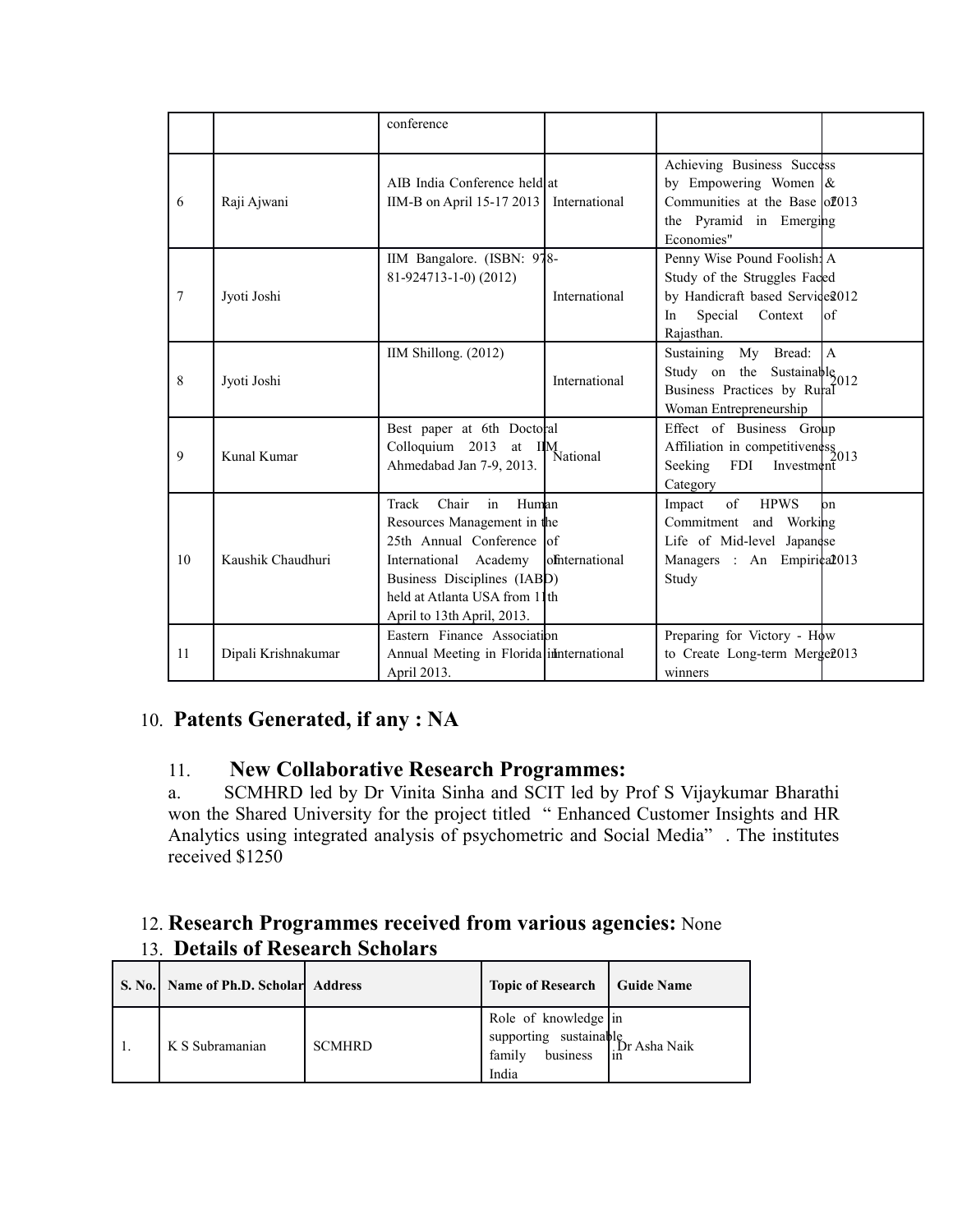| $\overline{2}$ .                | Aradhana Gandhi     | <b>SCMHRD</b> | A Study of technology<br>adaptation in supply<br>of organizedDr Ravi Shankar<br>chains<br>retail                                                                                                        |
|---------------------------------|---------------------|---------------|---------------------------------------------------------------------------------------------------------------------------------------------------------------------------------------------------------|
| 3 <sub>1</sub>                  | Deepak Roy          | <b>SCMHRD</b> | Impact of Intellectual<br>Property on Company<br>Performance in the<br>Dr Arun Mubidri<br>Infomation Technology<br>Industry in India                                                                    |
| 4.                              | Dipali Krishnakumar | <b>SCMHRD</b> | A phase wise study of<br>borders<br>cross<br>acquisitions by firmDr Madhavi Sethi<br>emerging<br>Markets                                                                                                |
| 5.                              | Pratima Sheorey     | <b>SCMHRD</b> | Consumer Engagement<br>Management<br>using<br>Dr Kaushik Mukerjee<br>experiential marketing<br>approach                                                                                                 |
| 6.                              | Manish Sinha        | <b>SCMHRD</b> | $\sigma$ f<br>the<br>$\mathsf{A}$<br>Study<br>relationship between<br>Financial<br>Assets<br>market<br>and the exercise<br>loDr Y G Shivaram<br>Monetary Policy<br>in<br>India between 1991<br>and 2010 |
| $7_{\scriptscriptstyle{\circ}}$ | Raji M Ajwani       | <b>SCMHRD</b> | Role of Microfinance<br>Interventions in women<br>empowerment. A<br>comparative study $\left  \text{oDr} \right $ S V Kuwalekar<br>the rural and urban<br>poor in Pune district<br>(Maharashtra)        |
| 8.                              | Manoj Hunurkar      | <b>SCMHRD</b> | Development<br>of<br>a<br>decision making model<br>integrating BI, BPM<br>Dr Urvashi Rathod<br>and KM                                                                                                   |

## 14. **Citation Index of faculty**

|                                    | of<br>Area | <b>bCitations</b> |
|------------------------------------|------------|-------------------|
| Name of the faculty Specialisation |            |                   |
| Sonali Bhattacharya   Quantitative |            | 38                |
|                                    | Techniques |                   |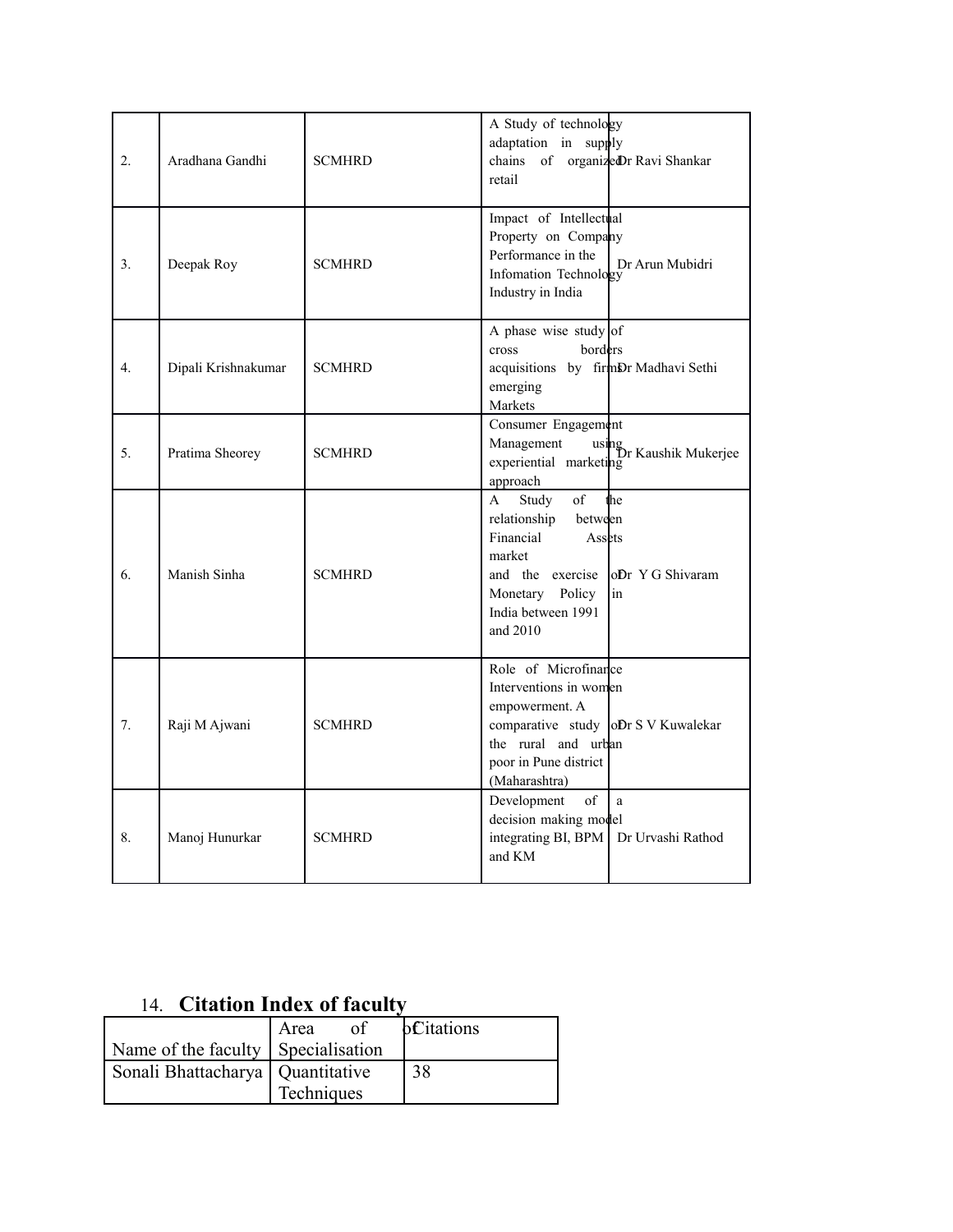| Vinita Sinha  | HR & OB      |     |
|---------------|--------------|-----|
| Rakesh Raut   | Operations   |     |
| Ravi Kulkarni | Quantitative | ' რ |
|               | Techniques   |     |

### 15. **Honors/Awards to Faculty**

- Best professor in Finance awarded to Prof. Sneha Chhoti and the Best professor in Economics awarded to Prof. Abodh Kumar. The event was organized in Mumbai by Business School Affaire in association with Hindustan Unilever Limited.
- Best Teacher in Human Resources awarded to Dr. Vinita Sinha in Amar Ujala B-School Excellence Award in 2oth Dewang Mehta Business School award for Leadership
- Dr Kunal Kumar's paper "Effect of Business Group Affiliation in competitiveness Seeking FDI Investment Category" has been selected as best paper at 6th Doctoral Colloquim 2013 at IIM Ahmedabad Jan 7-9, 2013.

| S. No          | <b>Title</b>                                                  | <b>Faculty Assigned</b>                                       | <b>Duration</b><br>(In Days)      | <b>Off Campus</b>                                                | Income |
|----------------|---------------------------------------------------------------|---------------------------------------------------------------|-----------------------------------|------------------------------------------------------------------|--------|
|                | personal-team-<br>Subsea:<br>Aker<br>organization improvement | Priya Kher, Suresh<br>Vishwanath, Arvind Lokare<br>and Sriram | Every Saturday of May and<br>June |                                                                  |        |
| $\overline{2}$ | Chemicals:<br>Tata<br>effectiveness"                          | "Marketinguresh Vishwanath and<br>Preetam Salvi               | 3 days                            | $25 - 27$ <sup>th</sup><br>2012.<br>Sept<br>at Voltas MDP centre |        |
|                |                                                               |                                                               |                                   |                                                                  | 18000  |
| 3              | Wapcos & Ocean World                                          |                                                               |                                   |                                                                  | 450545 |
|                | Total                                                         |                                                               |                                   |                                                                  | 630545 |

#### 16. **Internal Resources Generated**

### 17. **Details of departments getting SAP assurance/recognition: None**

### 18. **Community Services:**

"Shapath", "Prayatna' and "Teach India" are CSR activities in which all the students take part actively.

**Prayatna,** An Initiative for Social Change, is a registered non-profit Non-Government Organization run by students from three colleges: Symbiosis Institute of International Business (SIIB), Symbiosis Centre for Information Technology (SCIT) and Symbiosis Centre for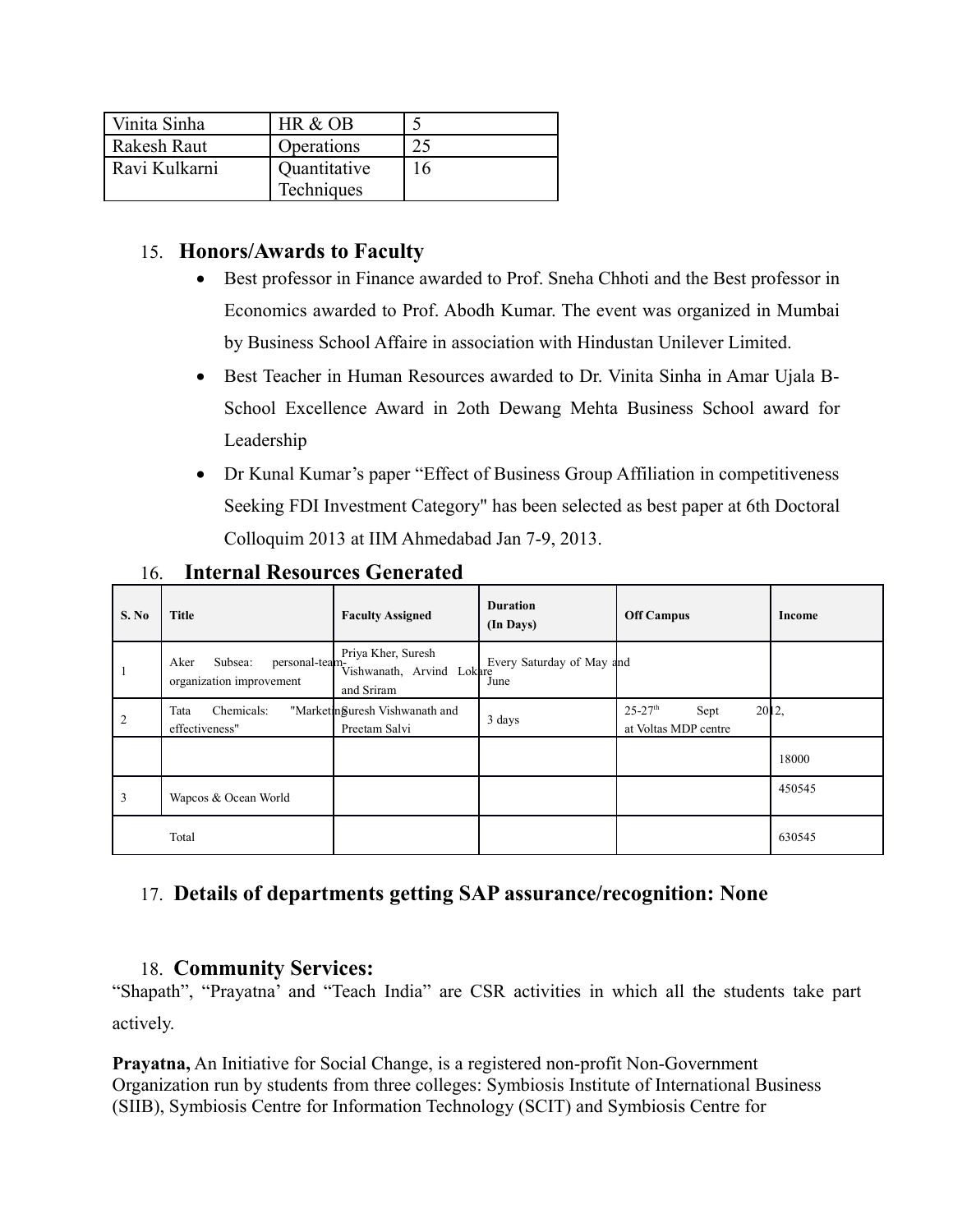Management and Human Resource Development (SCMHRD) at the Symbiosis InfoTech Campus (SIC), Hinjewadi, Pune

Its aim is to:

- To help in the education of children from poor sections of the society.
- To give them guidance and inculcate moral values in them.
- To help in their overall personality development.
- To make the society especially the parents aware of the importance of education.
- To make the parents a responsible stakeholder in their child's growth.

S.H.A.P.A.T.H , the CSR cell of SCMHRD, was born in the year 2008, with an oath taken by the students, faculty and staff of SCMHRD - an oath to curb the growing menace of Human Trafficking. The focus for the team has always been on touching lives, and spreading smiles, amongst those women and children, who have been scarred for no fault of their own. As a part of our rehabilitation efforts, on (06/11/2012), we organized an art therapy session, at the State Rehabilitation centre, Mundhwa, Pune. Ms. Radhika Nandkarny (Faculty-HR, SCMHRD) not only managed to bring joy to the inmates, but also helped them to open up their bottled feelings and emotions, through various activities involving art. It was an enlightening experience to realize that these girls and women, on whom the society frowns upon, are just like us, with similar dreams and aspirations. They felt relieved and de-stressed due to the session, which at times, proved to be cathartic for them.

That week the students of SCMHRD joined hands for an awareness campaign on the grave issue of human trafficking as part of its CSR cell-S.H.A.P.A.T.H.'s initiative. This year the drive had a 3 tiered agenda- to discourage human trafficking and the demand for trafficked sex, to get a petition signed to change the law to criminalize the buyer of prostituted sex instead of the victims who don't have a choice, and to raise funds for such women for their rehabilitation, and to help them secure a dignified livelihood.

Till last year it was conducted in various parts of Pune with MBA students of SCMHRD going out, enlightening people about the cause and selling wrist bands to raise funds for the rehabilitation of women rescued from the flesh trade. In doing so, their management skills are implemented practically and put to test in planning the two – day event, handling the enormous logistics and selling of bands to the right audience to create awareness as well as to generate funds for the cause.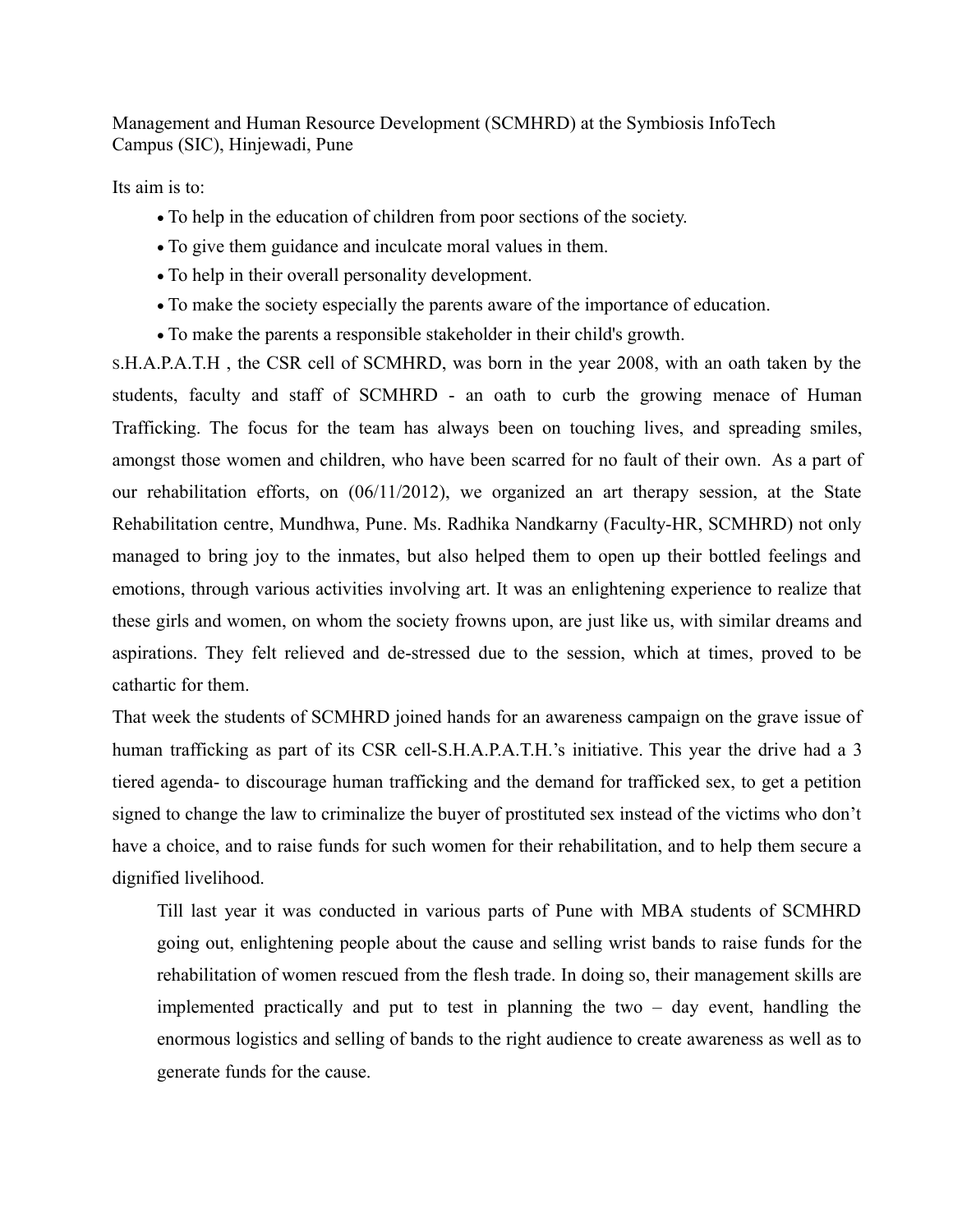This year, S.H.A.P.A.T.H. launched the first phase of its Band Drive on 1st and 2nd of September, covering more areas of Pune as compared to the last year. Around 300 student volunteers went out on the streets of Pune to carry forward the legacy, sell bands and create awareness on a massive scale

#### 19. **Teachers and Officers Newly Recruited:**

Dr Kunal Kumar Dr Suresh Jakhar Dr Kiran Karande Ms Gauri Joshi

#### 20. **Teaching and Non-Teaching Staff Ratio: 33:35**

#### 21. **Improvements in Library Services:**

 A dedicated cupboard for Infrastructure Management (IM) books allocated in the existing library, so that students can locate books easily.

 A separate dedicated library for referring to books of Harvard Business Publication

 Subscribed to Harvard Licensed Usage and ScienceDirect Publication (one quarter)

#### 22. **New books/journals subscribed and their value:**

648 new books were added. Budgeted amount on library resources were INR 105.48 lakhs and the expenditure was INR 65.72 lakhs

#### 23. **Courses in which student assessment of teachers is introduced and action taken on feedback**

- a. Feedback are taken twice a semester in the  $6<sup>th</sup>$  week and at the end of the semester.
- 24. **Unit cost of Education:** INR 221138.05
- 25. **Computerization of administration and process of admissions and examination results, issue of certificates**

Admission process is a completely online process. Candidates can apply to the institute through the online application form. They can also purchase the prospectus of the institute through our online payment gateway. Also once applied, the institute keeps the candidate updated with the shortlist results and other updates through the website and our email gateway system. If the candidate is shortlisted for our group process, the candidate receives the information instantly on his mobile phone in the form of a short message. The candidate can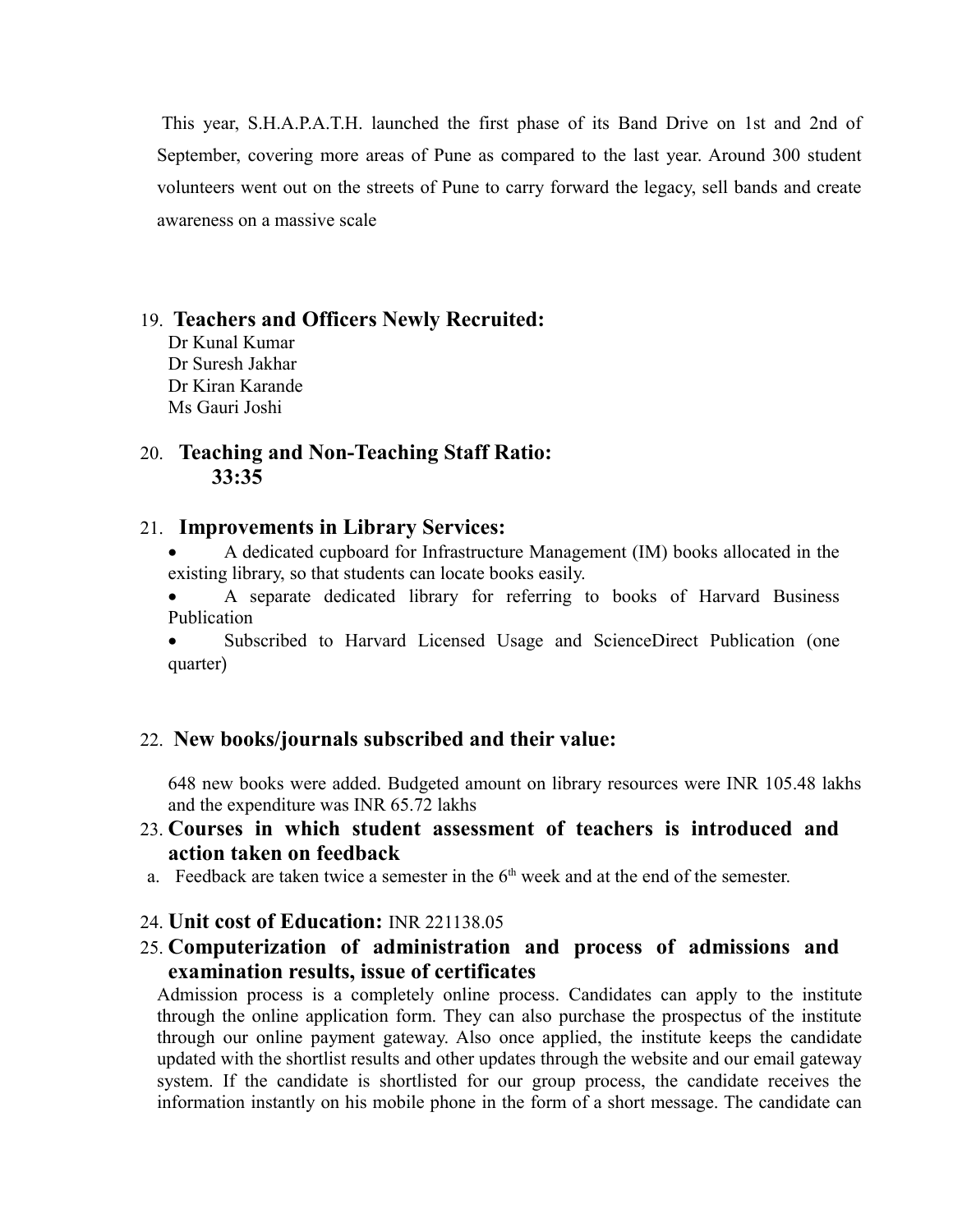then select desired date and slot for the group process online taking into account his work commitments and calls from other institutes. The group process too uses technology by facilitating entry of scores of candidates in an online integrated system which completely eliminated the need of data entry and speeds up the process. Online Examination System enables students to view their results online on the internet on the institute's website. Students login and can view all historic scores and various analysis of it. They can view their rank for a particular test, subject or even semester through the semester performance summary report, average scores, toppers list etc.

Information related to attendance now can be availed through internet instead of through intranet.

### 26. **Increase in Infrastructural facility:**

Yes. Three years ago a new campus was constructed and one of the constituent institute of SIU, i.e., SIIB was shifted there. The old infrastructure was then (Two floors of present infrastructure of SCMHRD) handed over to SCMHRD for promoting the good teaching and learning environment.

With availability of additional infrastructure we could start various new student initiatives such as recreational facility in the form of music room, additional computer labs for Analytics, MDP room, video conferencing facility.

#### 27. **Technology Upgradation**:

.

Subscribing to database Euromonitor. Upgrading License of SPSS

### **27. Computer and internet access and training to teachers and students**

- a. Students have been trained on Basics of Computers as part of Foundation course, through e-learning module..
- b. All faculties are computer literate.

#### 28. **Financial Aid to Students:**

The Institute facilitates students in getting 'Educational Loans' from Banks.

#### 29. **Activities and Alumni Association:**

- We have alumni cell run by the students. All alumni related information can be availed from the portal "SAATH" at the SCMHRD website.
- A monthly magazine, Sandesh is released every month
- Calendar rollouts for 2012-13 were sent to the alumni.
- Alumni's are updated with all the major events of the Institute.
- Alumni meets were held in all major cities of India.
- Alumni Home Coming took of Batch 2003 was held.

#### 30. **Activities and Support from Parent-Teacher Association: None**

#### 31. **Health Services:**

Symbiosis Centre of Health Care (SCHC), the in house health care centre makes conscientious efforts for the overall development of its staff & students by providing preventive, curative and health promotion programmes to enhance optimal health, reduce risk of disease, prevent injuries and promote healthy lifestyle choices.

The following primary heath care services are provided by the SCHC:

• Preventive & Promotion healthcare Programme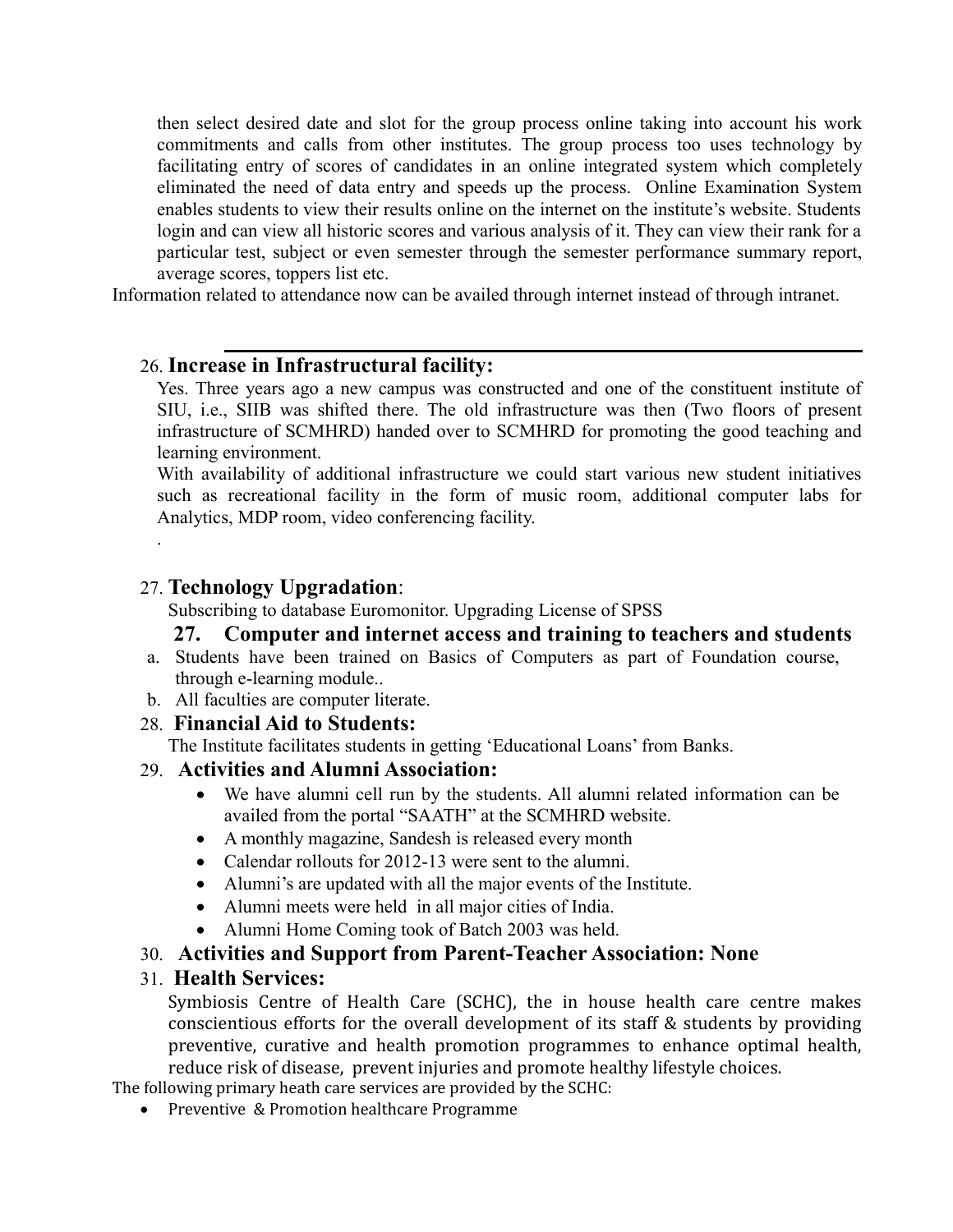- Annual Health Check up. It is conducted for all staff & students once a year and a record is kept in the individual Heath Card.
- HIV testing Policy. All international students are required to undergo HIV testing at SCHC only at the time of admission as per UGC norms
- Health Education. SCHC organizes numerous seminars, camps, workshops on various aspects of health.
- Doctors and nurses available 247 and visited by a dietician once a week.

#### **Curative Health Care Programmes**

- Out Patient Department (OPD) services These are provided in the Campus by medical Officers of SCHC. It also has its own Ambulance which is available in the Campus 24x7.
- Medical Insurance. Every student and Staff member at Symbiosis is covered under a Medical Insurance Scheme.
- The campus has an ambulance.
- 32. **Performance in Sports Activities**

### 33. **Incentives to Outstanding Sportsperson: None** 34. **Student Achievements Awards:**

| S.                  | Name of Event<br>$N\phi$ . (Give details of each event)                                                                                                                                                                                                                                                                                                                                                                                          |
|---------------------|--------------------------------------------------------------------------------------------------------------------------------------------------------------------------------------------------------------------------------------------------------------------------------------------------------------------------------------------------------------------------------------------------------------------------------------------------|
| 1                   | Best summer project award by Wipro                                                                                                                                                                                                                                                                                                                                                                                                               |
| $\overline{2}$<br>3 | Research Paper "Finding the right balance: The Indian working women," has been selected for presentation and proceedings in the 42nd IFTIDO<br>World Conference and Exhibition in New Delhi during April 23-26, 2013.<br>Four research papers selected for presentation in 10th AIMS International Conference to be held at IIM Bangalore from January 6th -9th, 2018.                                                                           |
| $\overline{4}$      | Research papers authored by students with HR specialization from MBA batch 2011-13, have been accepted for presentation in "The 2nd<br>International Conference, "Reshaping Organizations to Develop Responsible Global Leadership", organized by Nepal Academy of<br>Management. ", patronized by noted academicians, Prof Chris Brewster (University of Reading) and Prof Garry Bruton (Texas Christian<br>University) and other academicians. |
| 5                   | Shweta Shankar won the 1st prize in 'Cut the mustard' - a flagship event of OJAS 5.0 at S.P Jain Institute of Management and Research, Mumbai<br>on 05-Jan-2013.                                                                                                                                                                                                                                                                                 |
| 6                   | Ankit Sharma of MBA Finance, Sandipan Deb of MBA HR and Mehak Syal of MBA HR emerged as the national runners-up in cHRysalis<br>- a national level HR case study competition at Transcend '13 - SIBM - Pune's annual management fest                                                                                                                                                                                                             |
| $\overline{7}$      | Football team of SCMHRD won this all India level Football tournament and became Gold Medalists by beating MDI, Gurgaon in final by 2-1                                                                                                                                                                                                                                                                                                           |
| 8                   | The team "Mature Bonds", first year finance students of SCMHRD, Amit Kedia, Shobhit Tiwari, Sachidananda Panda and Dhruv Desai won<br>First prize in n SP Jain's Finance flagship event SHYLOCK at Mumbai                                                                                                                                                                                                                                        |
| $\mathbf Q$         | Two of the First year students, Harshit Maheshwari and Vinay Tripathi, participated and won the FINATICS competition organised by<br>Ignisense, SIIB held on 6th Jan 2013                                                                                                                                                                                                                                                                        |
| 10                  | First year student of SCMHRD, Gaurav Rustagi and Vinayak Prabhu (Team - The Knights Out) were declared Runners up in "Secret Formula",<br>the flagship event of Intaglio 2013, the International B School Summit of IIM Calcutta, held on 4th January 2013.                                                                                                                                                                                      |
| 11                  | Aniruddh Vatsa, Gaurav Rustagi, and Sudhanshu Dwivedi (Team - The Knights Out), reigned supreme on 4th November, 2012, and stood first in<br>ADeate - The Xylys Challenge, a marketing case study based competition held at Narsee Monjee Institute of Management Studies, Mumbai                                                                                                                                                                |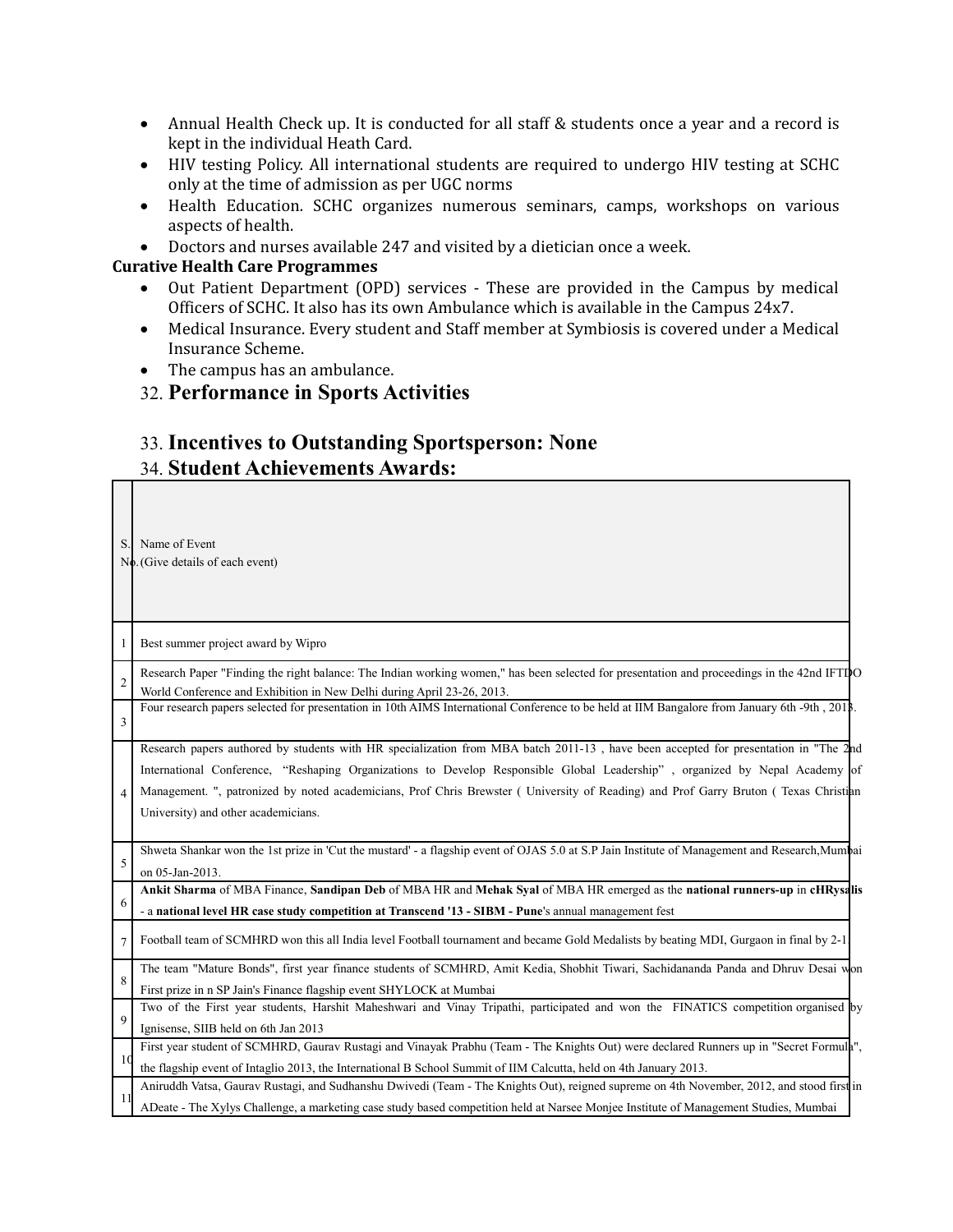Team SCAge4 (Senthilkumar Pazhamalai, Kaushik Lakshminarayanan, Raakesh Rajan and Anand Iyer) won the first prize in the Ptak prize global supply chain case competition.

13 Dr. Gaurav Dhamija, Harshit R Dravid and Samarthsinh Chudasama, was declared runners up in ISB Metamorphosis'12 held on 25th Feb 2012

### 35. **Activities of Guidance and Counseling Unit:**

CHALLY Psychometric test were conducted for MBA Batch 2011-13 & MBA (IM) Batch

2011-13 with the following objective:

12

- To assess and identify the Talent DNA of first year MBA students in SCMHRD
- To help students make appropriate selection of Specialization
- To identify the key development interventions for the students and help the institute formulate appropriate development plans
- Guide students to choose appropriate Career Streams based on their individual potential

#### 36. **Placement Services provides to students:**

A placement cell headed by Prof Renu Mishra and assisted by a group of Students looks after the Placement. Institute is forging ahead to achieve its 100% placement record.

#### 37. **Development Programmes for Non-Teaching Staff:**

All staffs were trained in English Communication by ELTIS, Symbiosis International University

#### 38. **Healthy Practices of the Institute**

Symbiosis Centre for Management and Human Resource Development was established in 1993 with the aim of developing world-class leaders and entrepreneurs in management. Since its inception, SCMHRD has strived to bring together the best in management knowledge, industry interface and Indian values to develop a curriculum that can set standards for others.

SCMHRD has an ongoing process to review and refine **the curriculum** to reflect the latest trends in technology, analytics and industry requirements. We have established a programme that includes elective courses, allowing students to custom-design their programme to suit their personal and professional goals. In the past several years, SCMHRD has invested in a large number of tools and software such as mySAP business suite, Oracle 11i, SAS 9.1.3, Primavera, MS project etc. which are an integral part of the curriculum. We have also introduced core courses in Business Analytics across the various functions.

A unique feature of the SCMHRD programme is **Corporate Electives**, which emphasize combining the academic programme with real-world experience. SCMHRD partners with several companies, based on their core competencies, to provide learning opportunities in the business world. Companies such as Infosys, CGN, Wipro, MCX, NXP Philips, Genpact, HP, Hewitt and several others, offer custom-designed courses on campus.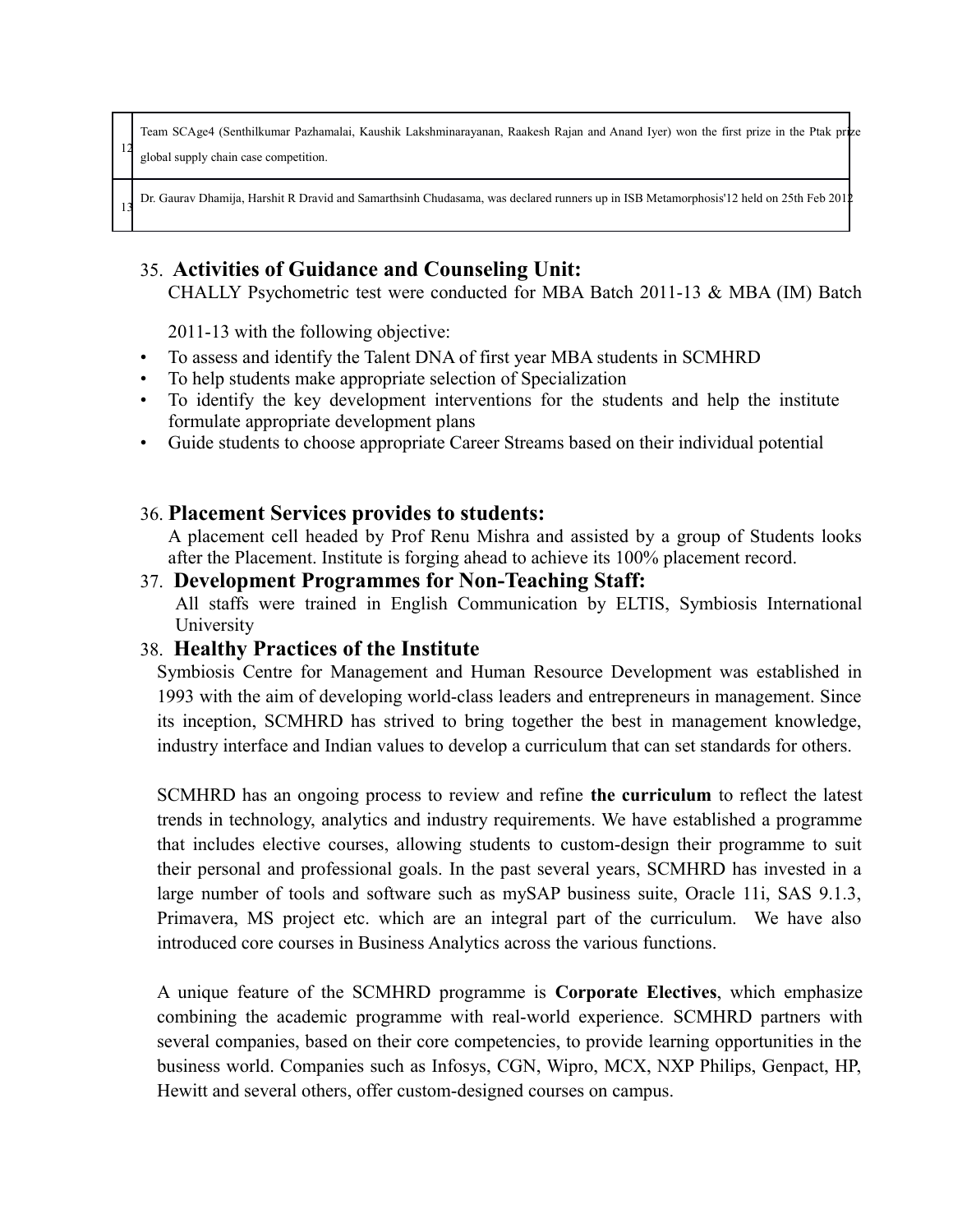SCMHRD has entrepreneurial development as part of its vision and mission. At SCMHRD we wish to instill entrepreneurship as an inherent attitude among students. This will focus their thinking on identifying opportunities and creating value, making them more effective as both employees as well as employers. To that end we have an Entrepreneurship Centre of Excellence; an active ecell; several courses from the Entrepreneurship COE; 2 scholarships to students wishing to become entrepreneurs; as well as an incubation centre on campus.

SCMHRD has increasingly reached out to a larger student base, each year witnessing more applications than the year before. A highly researched and **competency-based selection process** ensures that the best students have an opportunity to join the Institute. Each year analysis is done on the validity of the previous year's selection criteria by mapping the first year students' performance against their selection scores. In-depth behavioral event interviews and focus groups are also conducted on the highly successful second year students. This data is assimilated to form the updated competency model for each year. Our students come together from diverse educational and cultural backgrounds for a lifetime learning experience.

The systems at SCMHRD have been well structured, ensuring that the **academic planning** and the evaluation processes are transparent and facilitate learning. Timetables are scheduled using software called Lantiv. In addition, we have an internally developed internet site called Planet i, where students are able to access all data relevant for their semester – such as the courses they have enrolled in, relevant notices, their marks in the various assignments and quizzes, their attendance percentage etc.

**Student guidance and support** at SCMHRD is a prime focus. Students are supported in their every endeavor, be it choice of career path; personal counseling; selection of elective courses; participation in campus events; conduction of research; participation in B-school contests; and selection into organizations of their choice. This symbiotic relation ensures that faculty strives to develop an outstanding programme for students, while students strive to excel in their fields of interest. In addition, students get an opportunity to join student committees; organize events; participate in social projects

### 39. **Linkages Developed with National/ International, Academic/Research Bodies**

- Linkage with IBM under IBM SUR Award
- Collaborated research by SCMHRD faculty , Gurudas Nulkar withn Prof George Wyeth from US Environmental Protection Agency in the areas of sustainability which has resulted in one research papers in a scopus indexed journal

#### 40. **Any Other Relevant Information**

#### **Part C: Details of the Plans of the Institute in the next year**

#### **I. International Accreditation**